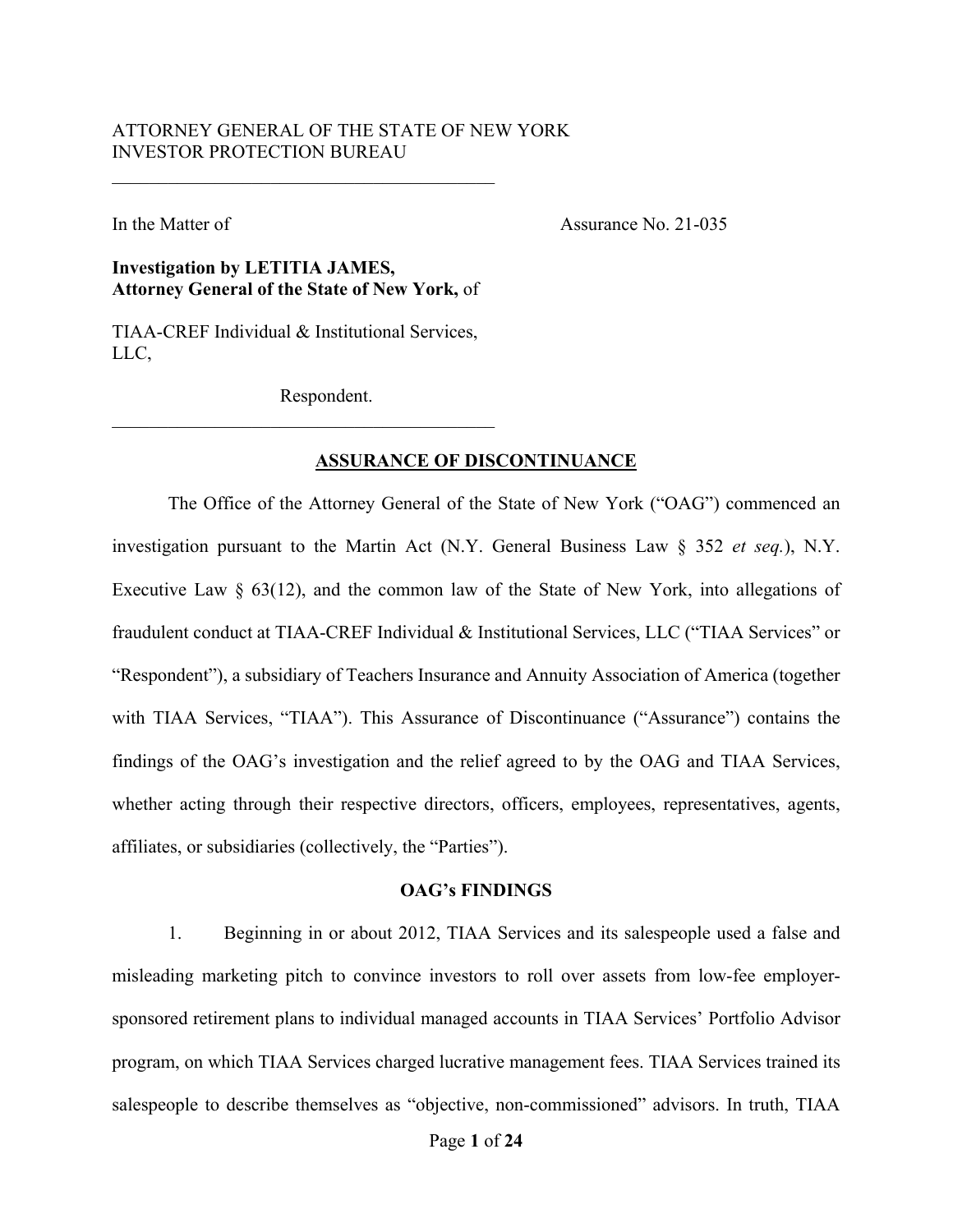Services' salespeople had a serious conflict of interest, since they were heavily incentivized – through financial compensation and supervisory and disciplinary pressures – to identify clients' "pain points" and recommend Portfolio Advisor as the preferred solution. In many cases, TIAA Services' salespeople also presented clients with a misleading comparison of their investment options, promoting managed accounts as the only alternative to self-directed investment while downplaying or omitting advantages of employer-sponsored plans.

2. TIAA Services has earned hundreds of millions of dollars in management fees on Portfolio Advisor accounts that clients opened with assets rolled over from employer-sponsored plans.

### Background

3. TIAA is a large financial services firm that describes its mission as "serving those who do good in the world" by addressing "the financial needs of people in academic, government, medical, cultural and other nonprofit fields." TIAA was founded in 1918 to offer annuities and life insurance products to employees of colleges and universities. Over time, TIAA grew to become an industry leader in providing administrative and recordkeeping services to retirement and pension plans sponsored by educational institutions and other nonprofit employers. Today, TIAA administers retirement plans for more than 15,000 institutional clients, and those plans have more than five million individual participants.

4. By 2011, TIAA faced several challenges to its institutional business. Other financial firms were competing aggressively for TIAA's institutional clients. Meanwhile, demographic trends meant that many participants in TIAA-administered plans were nearing retirement, and new retirees were becoming more likely to move their retirement assets to other financial services providers. Both factors threatened to erode TIAA's assets under management.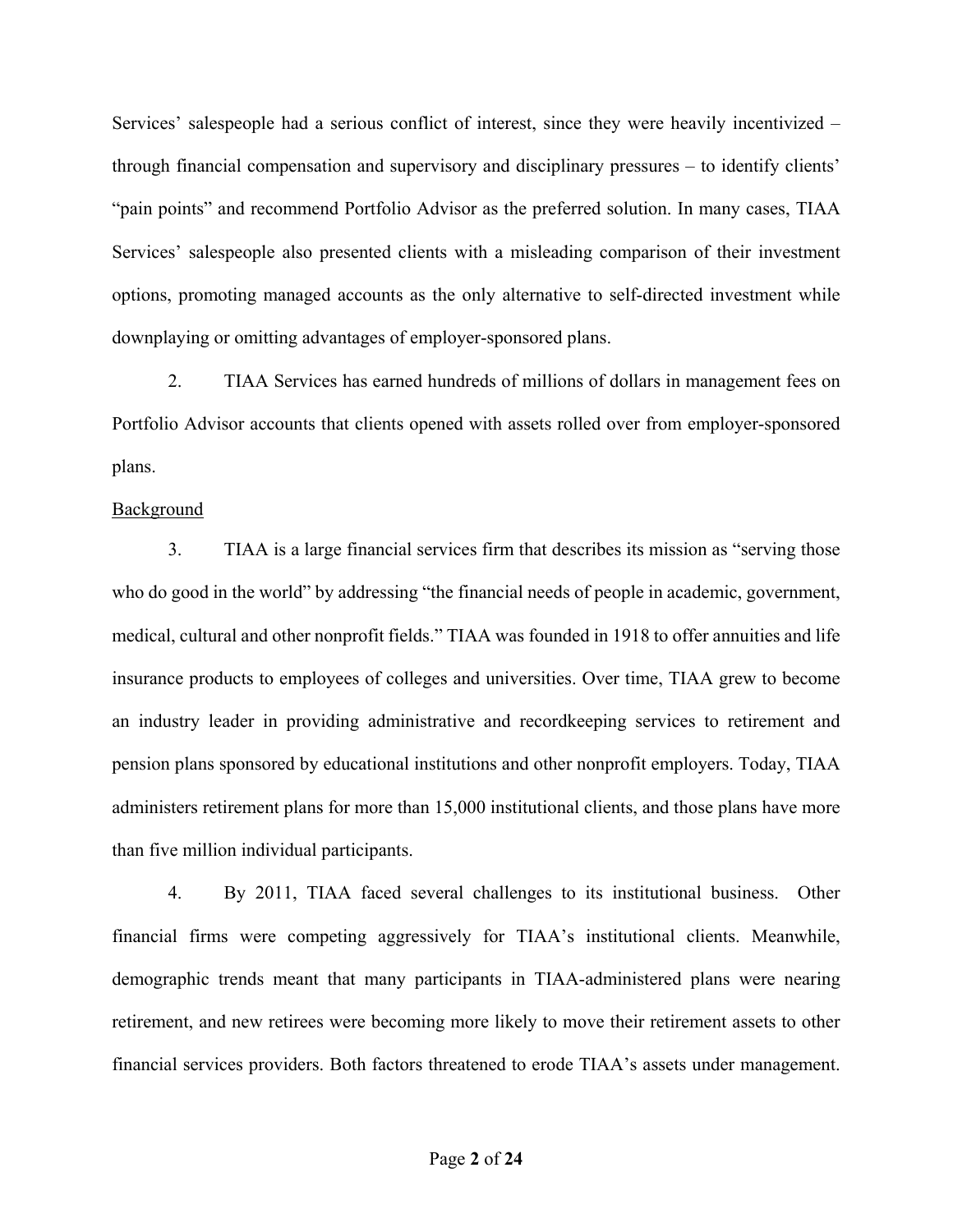In 2011, TIAA projected that its net flows of assets would become negative beginning in 2018 if the company did not take action.

5. In response to these threats, TIAA developed a strategic plan to expand TIAA Services' individual advisory business, which provided advice, products and services directly to individual investors rather than through employer-sponsored plans. TIAA hoped that the individual advisory business could help retain assets that otherwise might have flowed to competitors, and also attract new assets under management.

6. TIAA recognized that it had certain competitive advantages to draw upon; in particular, the fact that it was the most trusted brand in the financial services and insurance industries. TIAA relied on the trust of its clients in growing its individual business.

7. TIAA's growth strategy for its individual advisory business centered on marketing Portfolio Advisor, a wrap fee–based managed account program in which TIAA Services matches each client to one of approximately 1,500 model portfolios based on the client's risk tolerance and investment time horizon in combination with the client's other investment preferences – such as active or passive management style, socially responsible investing, and the use of TIAA-affiliated funds. Assets invested in a Portfolio Advisor account are automatically rebalanced if fund balances diverge from the model portfolio allocation by more than a minimum threshold.

8. TIAA Services charges a variable asset-based management fee for Portfolio Advisor of up to 1.15%. Portfolio Advisor clients also pay fund expenses on their assets under management, although TIAA Services rebates fees on assets invested in TIAA's proprietary funds. Together, these fees and expenses make Portfolio Advisor more expensive for the average investor than retaining retirement assets in an employer-sponsored plan.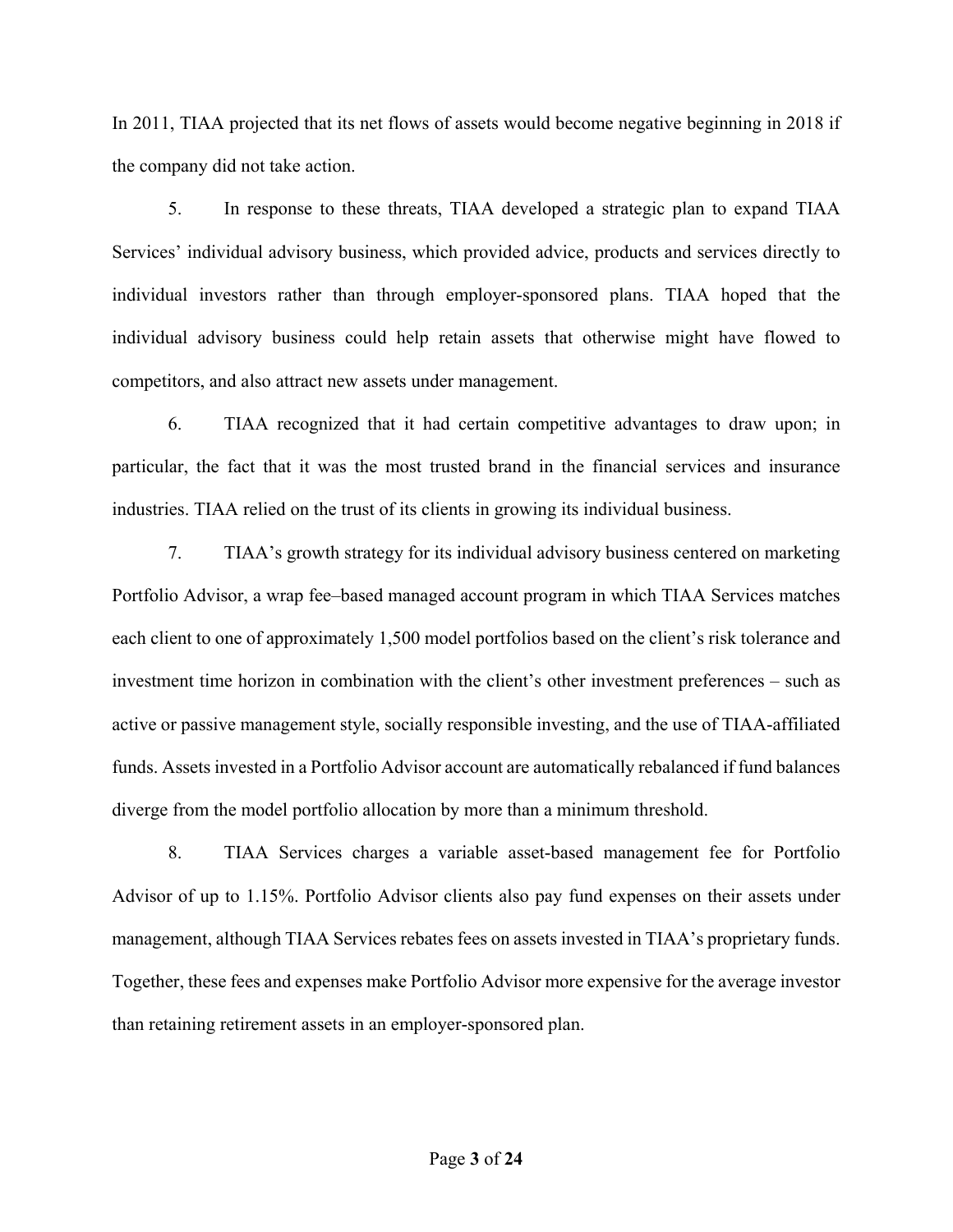9. Between 2012 and 2018, TIAA Services clients opened nearly 23,000 Portfolio Advisor accounts with assets rolled over from low-fee employer-sponsored retirement plans.

10. To market Portfolio Advisor, TIAA Services greatly expanded its sales force. In 2011, TIAA Services employed fewer than 300 sales representatives, referred to as wealth management advisors ("Advisors"). By 2017, the total number of Advisors had more than tripled, to nearly 900.

11. TIAA Services trained its expanding sales force in a highly structured sales practice, known as the Consultative Sales Process ("Sales Process"). The first step of the Sales Process was for Advisors to cold-call preselected participants in TIAA-administered employersponsored retirement plans to offer free financial planning services. These services were often described as included in, or a benefit of, the investor's retirement plan. If an investor accepted the offer, Advisors held a "discovery" meeting with the client to gather information about the client's finances, goals, and risk profile.

12. TIAA Services trained Advisors to use the discovery meeting to uncover "pain points" that could be used to help motivate an investor to make changes to their financial portfolio. Under the Sales Process, Advisors were coached to frame the discussion around four financial planning challenges – asset management and allocation, income distribution, incapacity, and estate planning – and to get the client to "self-realize" that they needed help in one or more of these areas. Some Advisors expressed discomfort with this approach, describing it as a form of "fear selling."

13. TIAA Services used the financial information collected in the discovery meeting to prepare financial planning documents that incorporated projections and asset allocation recommendations sourced from third-party investment research firm Morningstar.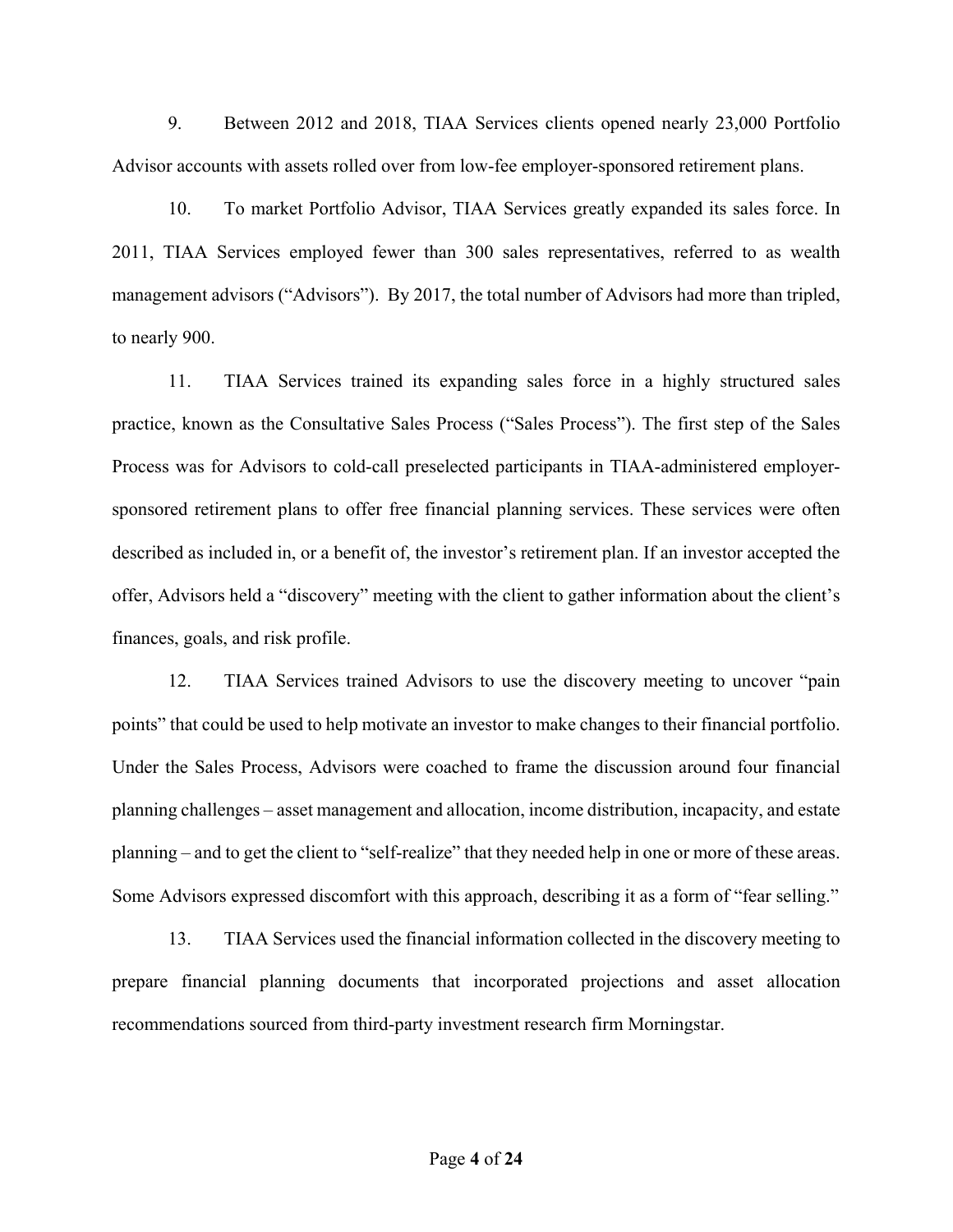14. In follow-up meetings, Advisors were trained to review key pages of the financial planning documents with the client and to recommend Portfolio Advisor as a solution to each of the four main challenges. TIAA Services' policy directed Advisors to also provide investors Morningstar-based allocation advice for their employer-sponsored plan accounts, but not all Advisors did so.

### TIAA's Representations

15. In marketing Portfolio Advisor to clients, TIAA Services and its Advisors made repeated material misrepresentations and omissions. First, TIAA Services and its Advisors represented that they provided objective advice and acted solely in the client's best interests. Advisors were also trained to stress TIAA's "non-profit heritage" and tell clients that they worked on a salaried, non-commissioned basis.

16. These representations appeared in TIAA marketing brochures and were communicated by Advisors to clients both orally and in writing. For example, a 2012 brochure advertising TIAA Services' advisory services and managed accounts repeatedly stated that TIAA Services and its Advisors provided "objective advice," and described TIAA Services' advisory team as "a trusted partner providing…specific investment recommendations" and "working in your best interest." Similarly, TIAA Services' training materials for new Advisors taught them to highlight TIAA's "non-profit heritage [and] our culture of objectivity and acting solely in the best interest of our clients," and to describe themselves as "objective, [and] non-commissioned."

17. As they had been trained, Advisors repeated these and similar talking points in communications to and meetings with clients. For instance, one Advisor's initial meeting agenda included talking points on "salaried, non-commissioned" Advisors and TIAA Services' "comprehensive planning with objective advice." Another Advisor used a template client outreach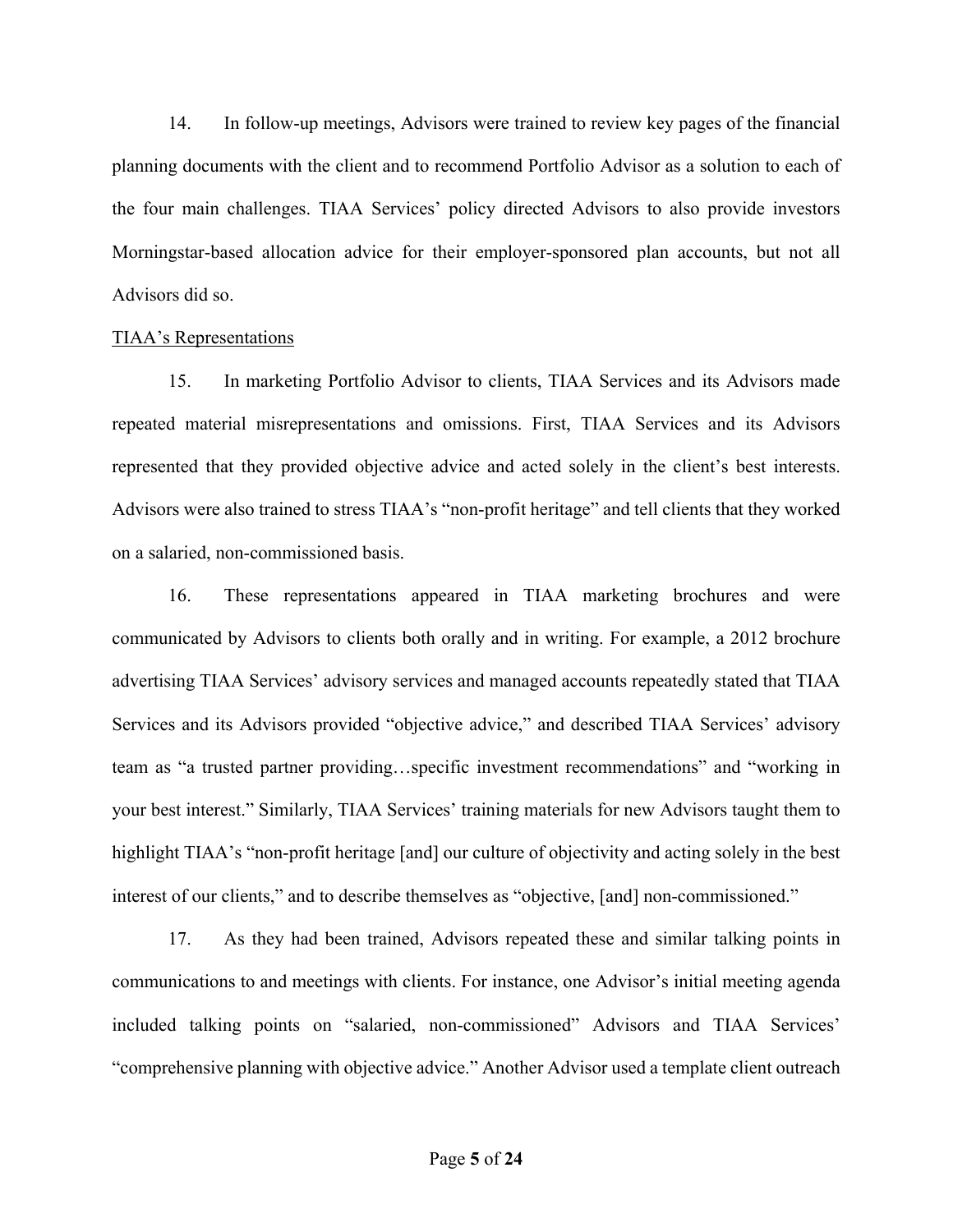letter stating that Advisors "provide objective advice [and] are salaried employees not focused on commission."

18. In addition, TIAA Services and its Advisors sometimes told clients that they provided advice as fiduciaries, a role that under common law includes an affirmative duty of utmost good faith to act solely in the best interest of the client and to fully disclose any potential conflicts. For instance, TIAA Services' 2012 marketing brochure referenced the "trusted advice and guidance you'll receive – meeting a fiduciary standard requiring us to ensure that our recommendations are always in your best interest." One Advisor's standard outreach email for new clients included the statement that all TIAA Services Advisors "are held to the fiduciary standard," which the Advisor claimed helped to avoid the conflicts of interest presented by competitors who were not fiduciaries.

19. These statements were false and misleading. TIAA's Advisors were neither objective nor disinterested. Rather, they had significant incentives – through financial compensation, supervisory pressure, and disciplinary processes – to recommend that clients roll over assets into Portfolio Advisor accounts. Furthermore, when reviewing Advisors' recommendations, TIAA Services did not confirm whether those recommendations were actually in clients' best interests, but instead treated them as subject only to the less rigorous "suitability" standard.

#### Advisor Incentives

20. TIAA's compensation plan for Advisors included a base salary and a performancebased bonus, referred to as variable compensation. The variable compensation included components for an Advisor's annual and cumulative asset growth, as well as performance against a "scorecard" – sales goals that were customized for each Advisor based on seniority and prior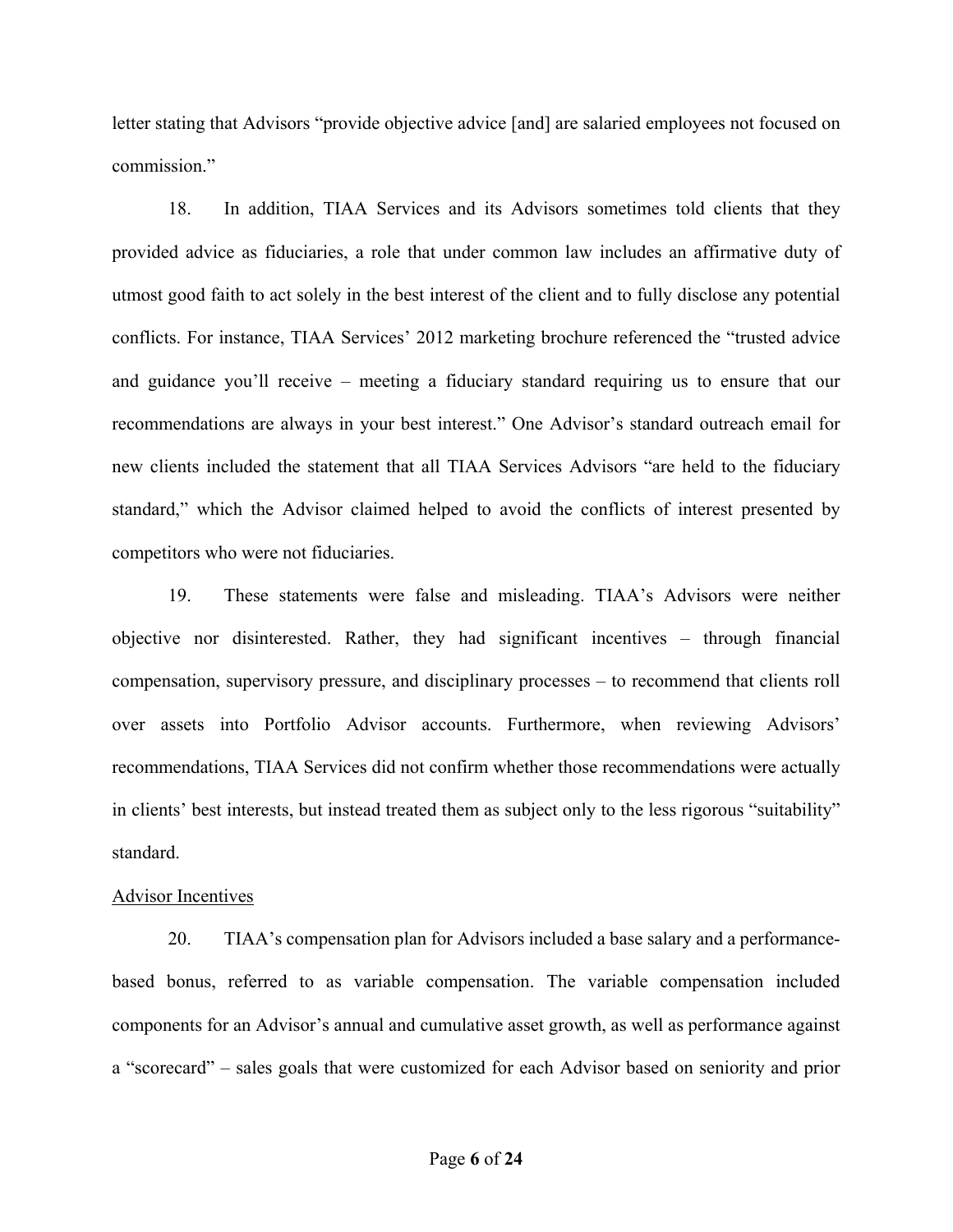performance. All three components rewarded Advisors for convincing investors to roll over assets from low-cost employer-sponsored plans to Portfolio Advisor, which charged higher fees.

21. Throughout the time period at issue, assuming the Advisor met certain threshold asset growth targets, the annual growth award provided a bonus of 10 basis points (0.10%) for all assets rolled over from employer-sponsored plan accounts into Portfolio Advisor. In other words, rolling over \$500,000 of client assets from an employer-sponsored plan to Portfolio Advisor was worth \$500 to the Advisor. In contrast, an Advisor earned no annual growth credit for recommending that a client keep assets in the employer-sponsored plan or transfer those assets to a self-directed IRA on which TIAA earned no management fees.

22. On top of that, from 2013 to 2018, the cumulative growth award provided a larger long-term incentive, based on the total amount of assets under TIAA management during the Advisor's tenure with the firm. During this time period, once the Advisor met the minimal threshold for cumulative growth, all client assets that remained under TIAA management formed the basis for a recurring award. From 2013 to 2016, assets in Portfolio Advisor earned eight to sixteen times as much credit as assets in employer-sponsored plans. From 2017 to 2018, assets in Portfolio Advisor earned three times as much credit as assets in employer-sponsored plans. For example, from 2013 through 2016, \$500,000 maintained in an employer-sponsored plan would generate a cumulative growth award of only \$12.50 per year. The same \$500,000, if rolled over to Portfolio Advisor account, would generate \$100 to \$200 for the Advisor every year that the account remained open.

23. Together, the annual and cumulative awards produced an incentive structure in which Portfolio Advisor assets were significantly more valuable to an Advisor than assets held in an employer-sponsored plan. For example, an Advisor in 2013 would expect, based on the then–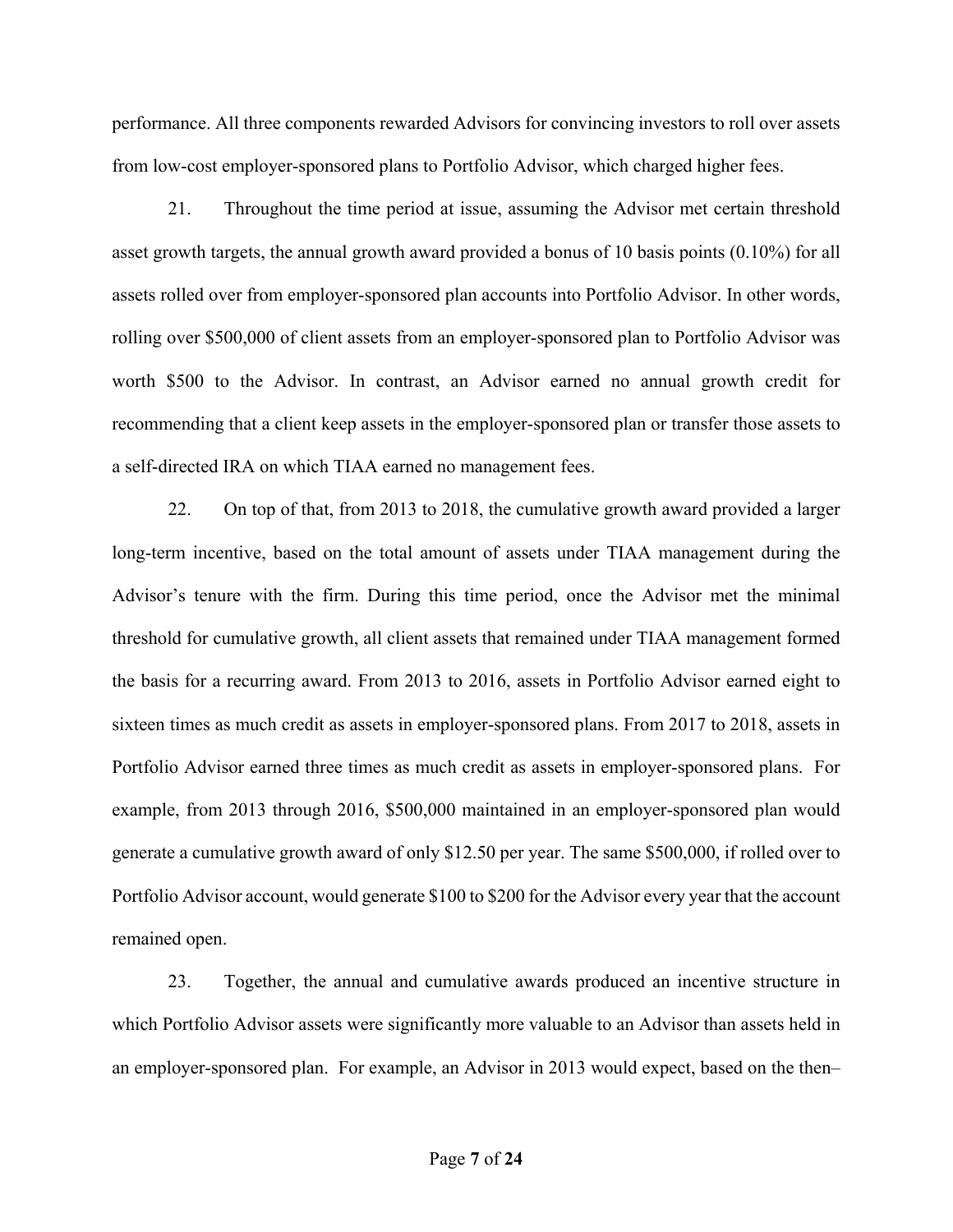existing compensation scheme, to earn approximately \$62.50 in combined annual and cumulative growth awards for \$500,000 retained in an employer-sponsored plan over the next five years. If, instead, the Advisor convinced the client to roll over the \$500,000 to a Portfolio Advisor account, the Advisor would expect to earn up to \$1,500 in annual and cumulative growth awards – twentyfour times as much – over the same period.

24. Finally, until 2017, the scorecard component of variable compensation included a "relationship complexity" factor that rewarded Advisors based on the proportion of new assets enrolled in complex products, including Portfolio Advisor. Rollovers from employer-sponsored plan accounts to Portfolio Advisor would increase the Advisor's overall relationship complexity score and thus the size of the Advisor's scorecard-based bonus.

25. Combining all of these components, the variable compensation award could represent a substantial portion, sometimes a majority, of an Advisor's total compensation. The highest-paid Advisors received variable compensation awards that were up to seven times as large as their base salaries. These financial incentives contributed to an increase in the number of employer-sponsored plan to Portfolio Advisor rollovers that Advisors recommended to their clients.

26. To the extent that TIAA Services disclosed these conflicts of interest, the disclosures were insufficient, or were themselves misleading. For example, TIAA Services at times disclosed in the Form ADVs provided to investors that Advisors could earn additional compensation for placing clients in so-called "complex" products based on the "degree of effort generally required" for those accounts. In truth, there was nothing more "complex" from an Advisor's perspective about placing the client in a managed account, which did not involve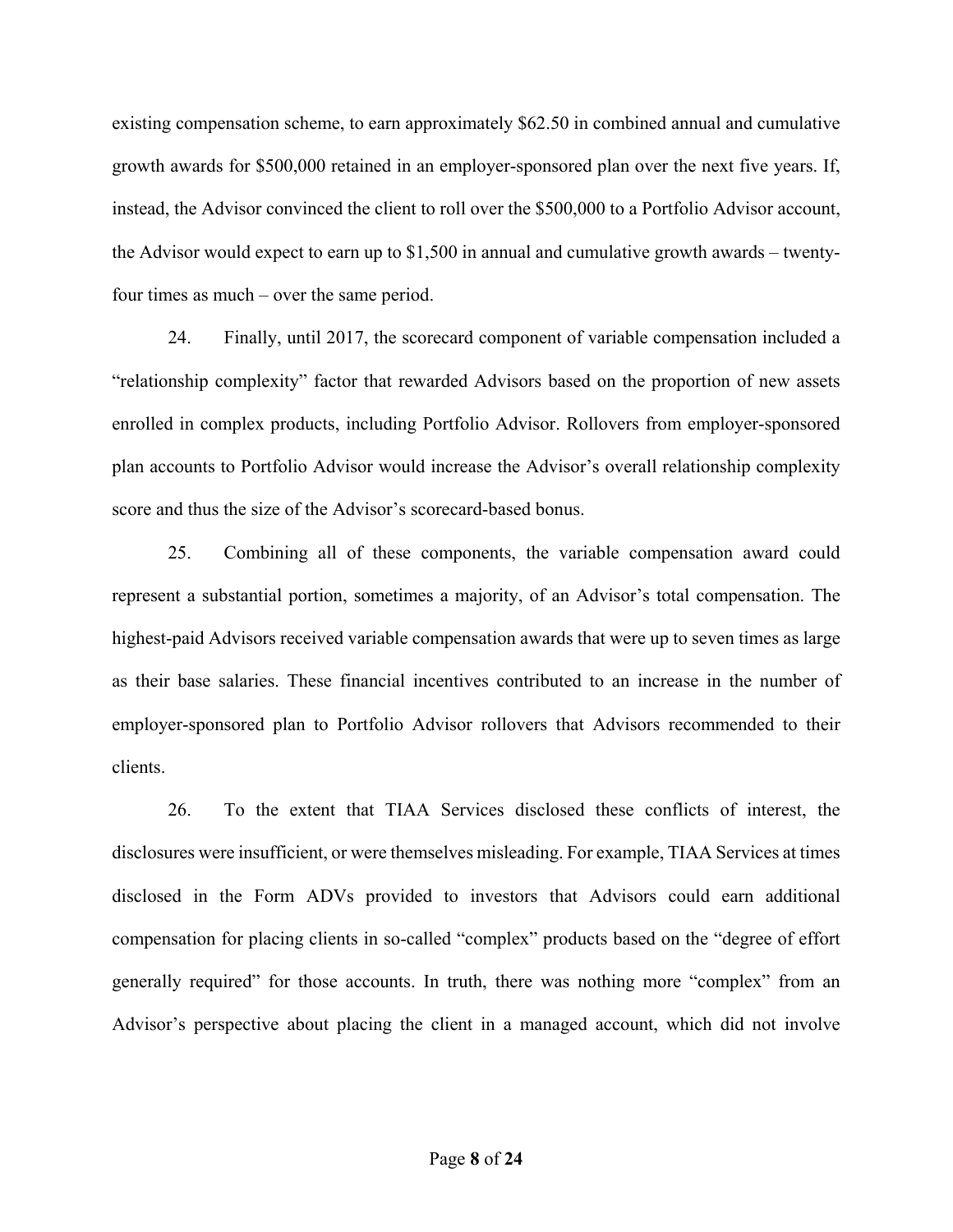materially more work than placing clients in what TIAA Services considered non-complex or "core" products, including retaining assets in employer-sponsored plans.

27. Advisors also experienced supervisory pressure to sell Portfolio Advisor. For instance, one supervisor instructed his team that managed accounts "should be presented to 100%" of clients and that they were "the right fit for most if not all" TIAA clients.

28. Advisors who identified clients with large amounts of investable assets were required to participate in "WHALE calls" with other Advisors and supervisors to discuss the client's situation and strategize ways to sell Portfolio Advisor or other TIAA products or accounts. Supervisors discouraged the option of clients directing their own investments and pushed Advisors to identify "pain points" that could make clients "uncomfortable" and motivate them to change their investment approach. Advisors also were required to report back to their supervisors about the outcome of the sales process for all opportunities presented on WHALE calls.

29. Advisors' scorecards and progress toward their sales targets were tracked on internal TIAA databases and were visible to other Advisors and supervisors at all times. Advisors were ranked on their performance against the scorecard. Many supervisors for local or regional sales teams emailed their teams with weekly or monthly updates on sales rankings. Supervisors congratulated Advisors for the number or size of new Portfolio Advisor accounts and exhorted Advisors with fewer new managed accounts to increase their efforts.

30. When Advisors failed to meet their sales goals, TIAA Services placed them on performance improvement plans. A significant number of Advisors who were put on performance improvement plans resigned from TIAA Services rather than face potential termination. On the other hand, when Advisors met or exceeded their annual sales goals, TIAA Services increased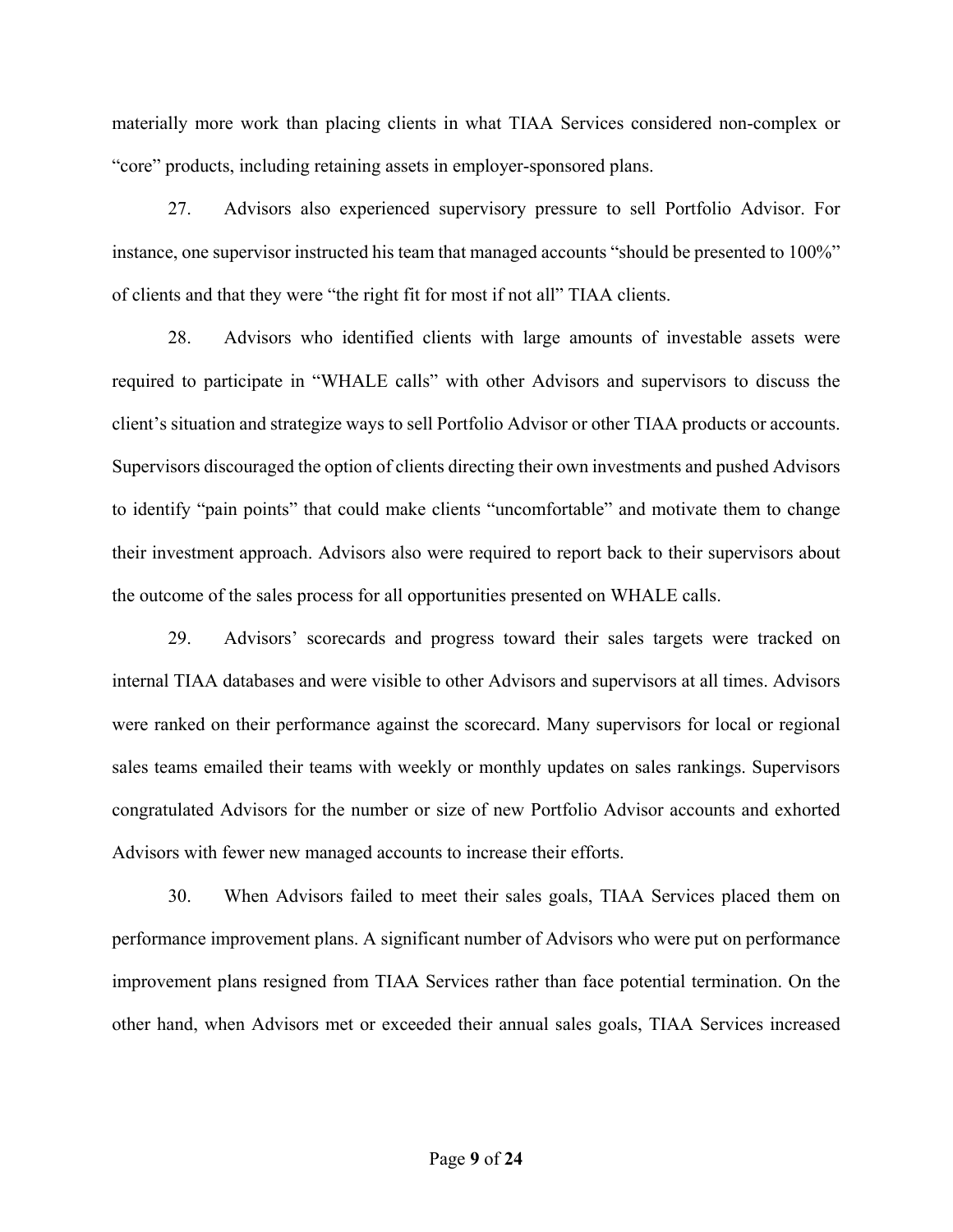those goals for the following year, resulting in consistent pressure to increase production and asset growth.

## The "Hat Switch"

 $\overline{a}$ 

31. During the relevant period, TIAA Services' compliance training materials instructed Advisors that they wore two hats: at times they were a fiduciary (when they acted as an investment adviser representative), and at other times they were not (when they acted as a registered broker-dealer representative. In practice, this distinction was counterintuitive and inherently misleading. TIAA Services applied an investment adviser fiduciary standard to all the preliminary stages of the Sales Process right up to but not including the moment when an Advisor provided an actionable investment recommendation.<sup>1</sup> Many Advisors were themselves confused about their dual roles and did not fully understand when TIAA Services expected them to act as fiduciaries and when TIAA Services treated them only as broker-dealer registered representatives.

32. At times, TIAA Services' compliance training materials were in direct conflict with the firm's Sales Process training materials. For instance, the compliance training materials warned Advisors against using terms like "objective" and "non-commissioned" because they "may be misleading" in the context of the full Sales Process. However, TIAA Services' Sales Process training materials taught Advisors to use both terms as part of scripted talking points for clients.

33. TIAA Services' written disclosures to clients were themselves misleading in that they described the financial planning process as an investment adviser activity (hence subject to a fiduciary duty) but did not make clear that TIAA Services viewed the recommendation to roll over assets to Portfolio Advisor as separate from and not included in that planning process.

<sup>&</sup>lt;sup>1</sup> TIAA Services maintains that it was permitted to offer investment advice as a non-fiduciary because any recommendation of Portfolio Advisor was "solely incidental" to its role as a broker-dealer. OAG disagrees.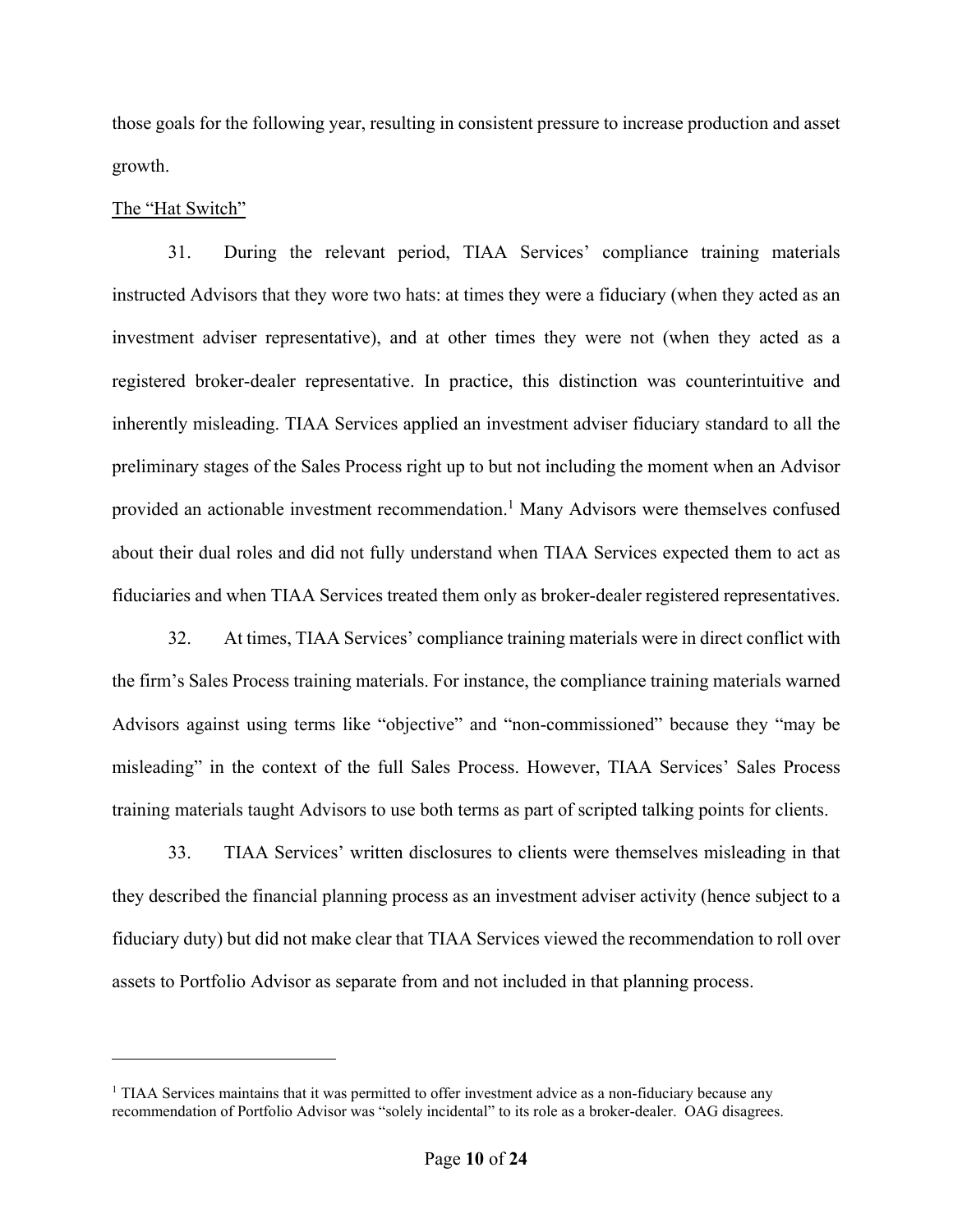34. The "hat switch" was also improper and misleading because it took place during a single meeting or discussion without notice to the investor. Follow-up meetings in the later stages of the Sales Process, for example, usually included both a discussion of the investor's financial circumstances and goals (which TIAA Services regarded as fiduciary investment advice) and a recommendation that the client roll over assets from the employer-sponsored plan account to Portfolio Advisor (which TIAA Services regarded as a non-fiduciary brokerage activity). TIAA Services did not require Advisors to – and most Advisors did not – make any real-time disclosure to the client when "switching hats."

#### Misleading Comparisons Between Portfolio Advisor and Employer-Sponsored Plans

35. When recommending Portfolio Advisor, Advisors also presented investors with an incomplete and misleading comparison of their options, particularly the option of retaining assets within their employer-sponsored plans.

36. With respect to fees and expenses, Advisors generally did not provide a comparison of an investor's employer-sponsored plan fund expenses with the all-in cost of a proposed Portfolio Advisor account. Some TIAA Services supervisors and trainers told Advisors to avoid discussing fees and costs in connection with Portfolio Advisor recommendations. TIAA Services disclosed in writing the amount of the Portfolio Advisor management fee, but until mid-2017 did not require Advisors to gather detailed fee and expense information for the investor's employer-sponsored plan. Not until late 2018 did TIAA Services provide Advisors with access to programs to calculate the total fee and expense differential for an individual investor, which could vary significantly.

37. With respect to services, some TIAA Services supervisors and trainers encouraged Advisors to tell clients that they effectively had two options for addressing their investment assets: (a) rolling over funds to a Portfolio Advisor account; or (b) managing funds in their employer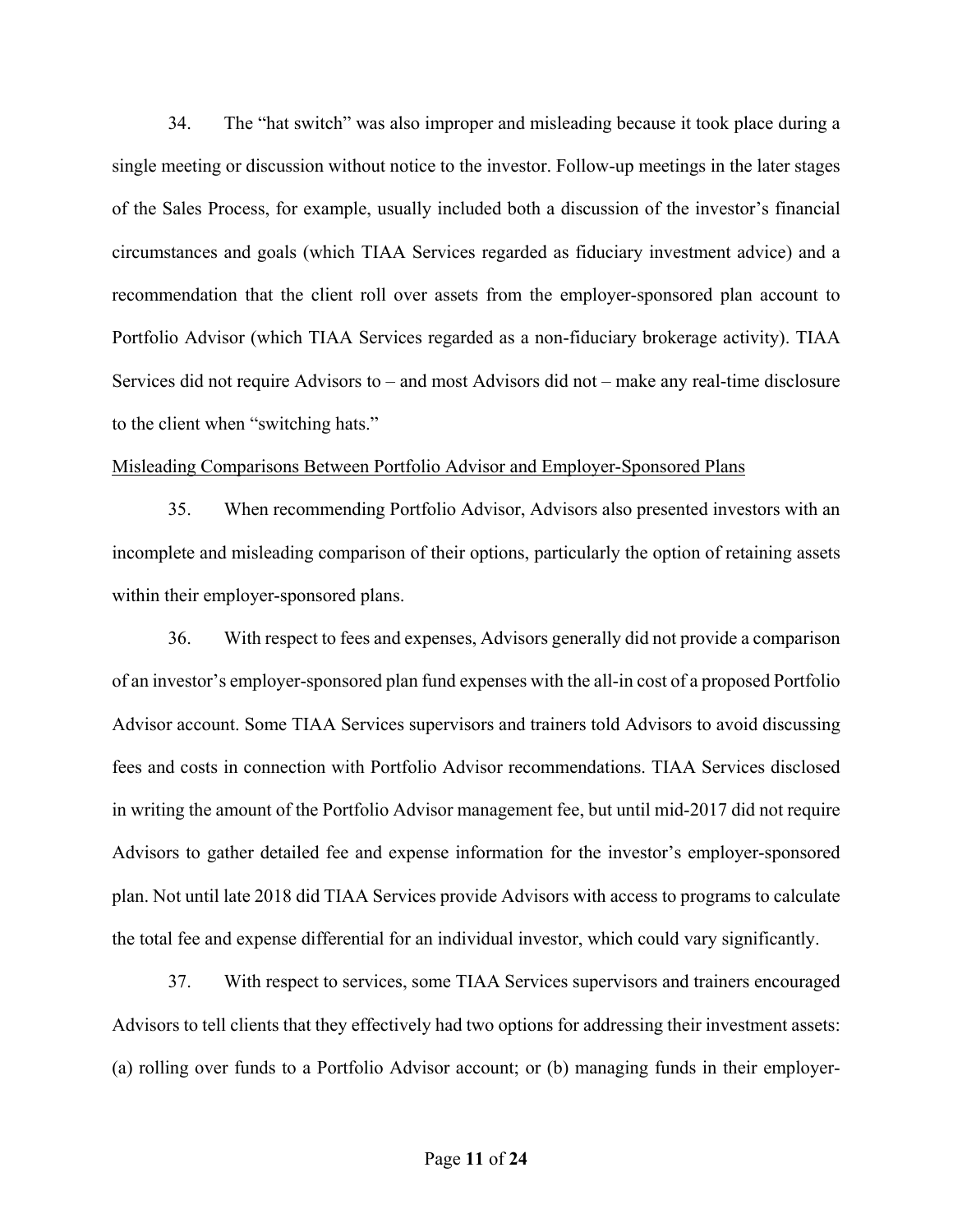sponsored plan entirely by themselves. For instance, some training materials suggested that Advisors itemize the difficulties of self-directed investment – such as portfolio design, investment selection and monitoring, rebalancing, and income management – and contrast that with the convenience of a managed account such as Portfolio Advisor.

38. This framing was misleading because many of the advertised features of Portfolio Advisor were also available for free in clients' employer-sponsored plans. For instance, most investors in employer-sponsored plans had on-demand access to detailed fund-level asset allocation and rebalancing advice provided by the neutral third-party investment research firm Morningstar. TIAA would also execute rebalancing transactions within employer-sponsored plans for free at the client's request. Clients in employer-sponsored plans also had access to guidance on income distribution. Some employer-sponsored plans even offered an optional in-plan automated portfolio management and rebalancing service for an annual fee that was typically less than half of the management fee charged on Portfolio Advisor accounts. Advisors failed to consistently and meaningfully disclose these options to clients. In some cases, Advisors recommended Portfolio Advisor in isolation, omitting any reference to Morningstar's rebalancing advice or the services available in employer-sponsored plans.

39. Advisors also failed to consistently disclose that employer-sponsored plans had certain advantages over Portfolio Advisor. For instance, employer-sponsored retirement plans offer greater protections from creditors, and often provide greater flexibility with regard to loans, withdrawals and distributions. In addition, some TIAA clients reported that they experienced better service in their employer-sponsored plans than in Portfolio Advisor.

40. TIAA Services' recommendations of Portfolio Advisor accounts as in the client's best interests also were unsupported by performance data. Between 2012 and 2017, TIAA Services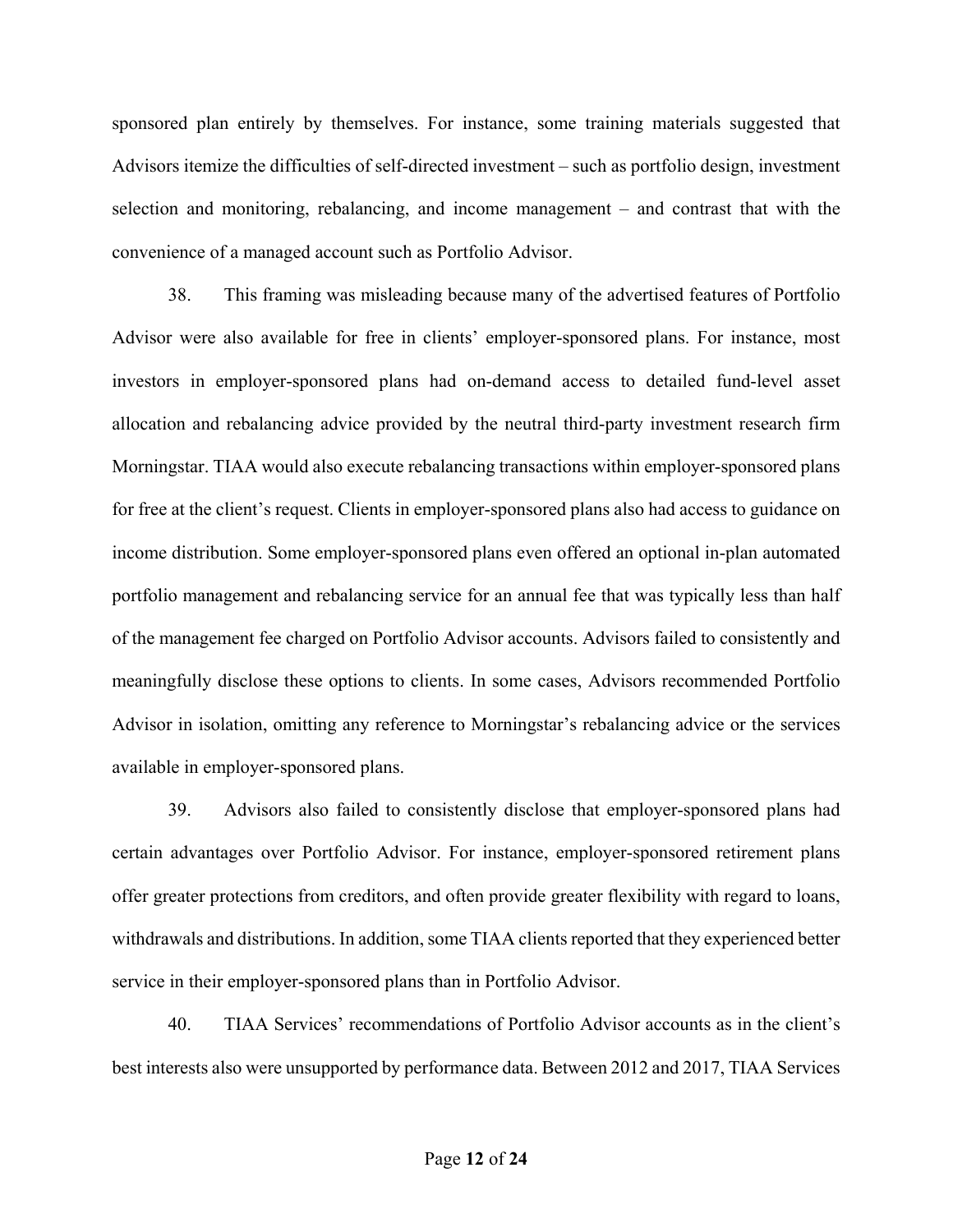had no comparative data that showed that assets invested in Portfolio Advisor outperformed similarly allocated investments in clients' employer-sponsored plans on an absolute, net-of-fees, or risk-adjusted basis. Indeed, in February 2018, TIAA Services was alerted to client complaints that their projected performance in Portfolio Advisor was worse than the projected performance of assets in employer-sponsored plans rebalanced according to Morningstar advice. A more recent TIAA analysis, conducted pursuant to the OAG's investigation, showed that assets invested in a sample employer-sponsored plan and regularly rebalanced according to Morningstar advice had superior risk-adjusted net-of-fee returns (as measured by the Sharpe ratio) at every risk level on both a retrospective and prospective basis compared to Portfolio Advisor.

#### TIAA's Reforms

41. TIAA has taken a number of actions to improve its practices with regard to the conduct described above, both before and since the commencement of the OAG's investigation.

42. On June 9, 2017, the Department of Labor's Fiduciary Rule ("Fiduciary Rule") went into effect. In preparation, TIAA undertook reviews of its internal procedures and made enhancements to the training, supervision, and oversight of the wealth management business to comply with the Fiduciary Rule. The enhancements included explicit guidance to Advisors to consider fees and expenses when making recommendations for Portfolio Advisor rollovers. TIAA also for the first time required Advisors to gather relevant information about each investor's fees and expenses and to document the substance of their conversations with clients about those issues. TIAA also directed its Centralized Principal Review ("CPR") unit to scrutinize Portfolio Advisor rollovers from employer-sponsored plans more closely in light of the fact that "employersponsored retirement plans often enjoy low expenses, advice services, and other features like loans or lifetime income options."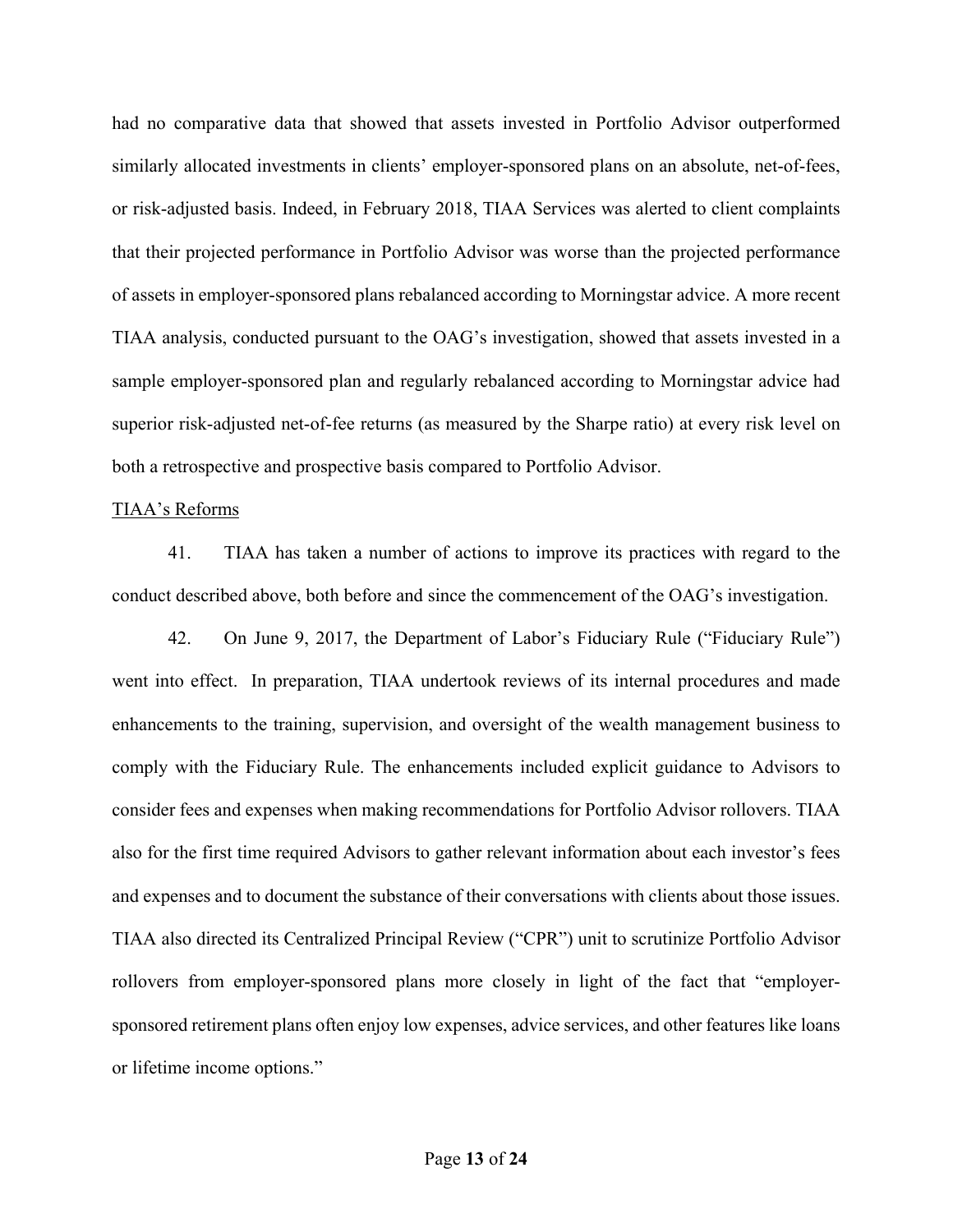43. While the Fiduciary Rule was later vacated by a court decision, TIAA continued to adhere to the enhanced training and supervisory procedures it had adopted in preparation.

44. Following the publication of a critical article in the New York Times and the commencement of the OAG's investigation in late 2017, TIAA continued to augment the training, supervision, and disclosures in the wealth management business.

45. Most significantly, TIAA has made two major changes that impact rollovers from employer-sponsored plans to Portfolio Advisor. First, in June 2020, prior to the implementation of the SEC's Regulation Best Interest, TIAA announced that it would treat managed account rollover recommendations as an investment adviser service subject to a fiduciary duty. This transition eliminated the misleading "hat switch" between financial planning and recommendation of a managed account and established a single internal standard of conduct for all discussions of rollovers to managed accounts. Second, effective in 2021, TIAA has substantially revised its compensation policy to remove differential compensation between managed account sales and other retirement product sales.

### *OAG's Conclusions*

46. The OAG finds that Respondent's actions are in violation of the Martin Act, N.Y. Executive Law § 63(12), and the New York common law.

47. Respondent neither admits nor denies the OAG's Findings, paragraphs 1-45 above. The OAG finds the relief and agreements contained in this Assurance appropriate and in the public interest. THEREFORE, the OAG is willing to accept this Assurance pursuant to Executive Law § 63(15), in lieu of commencing a statutory proceeding for violations of the Martin Act, Executive Law § 63(12), and the New York common law based on the conduct described above during the time period January 1, 2012 to March 30, 2018.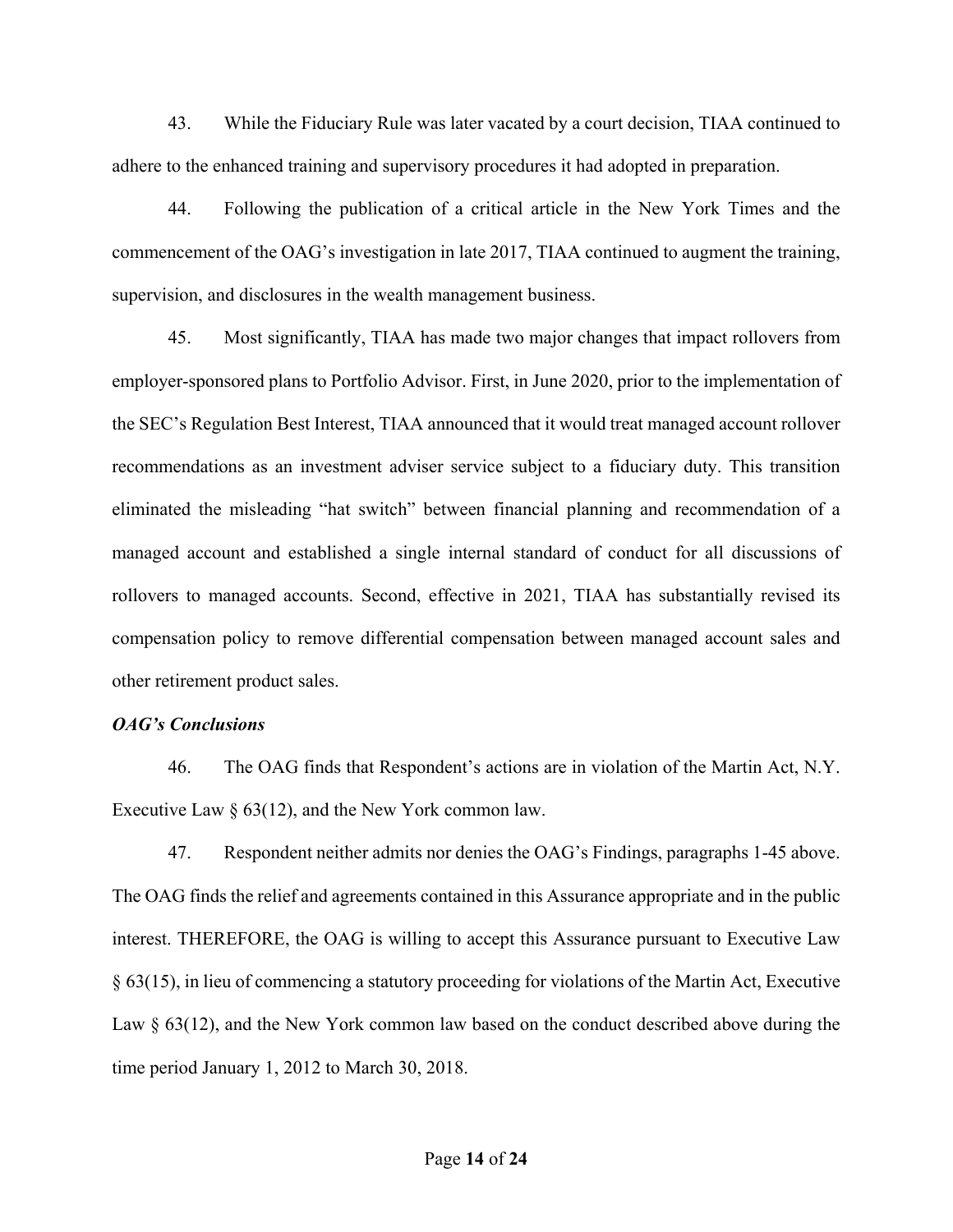# IT IS HEREBY UNDERSTOOD AND AGREED, by and between the Parties:

## **RELIEF**

48. Compliance with Applicable Laws: Respondent shall not engage, or attempt to engage, in conduct in violation of any applicable laws, including but not limited to the Martin Act and Executive Law § 63(12), and expressly agrees and acknowledges that any such conduct is a violation of the Assurance, and that the OAG thereafter may commence the civil action or proceeding contemplated in paragraph 47, supra, in addition to any other appropriate investigation, action, or proceeding.

- 49. Programmatic Relief:
	- a. TIAA shall continue to treat all recommendations to roll over assets from employersponsored plans to managed accounts as investment adviser activities subject to a fiduciary duty.
	- b. TIAA shall eliminate or fully disclose in plain language any Advisor conflicts in recommending managed accounts.
	- c. TIAA shall provide clients with plain-language written disclosures that clearly delineate which Advisor activities and recommendations are investment adviser activities subject to a fiduciary duty and which are broker-dealer activities not subject to a fiduciary duty.
	- d. TIAA shall provide clients with plain-language oral disclosures in real time to ensure that clients are adequately informed any time an Advisor is no longer acting as a fiduciary.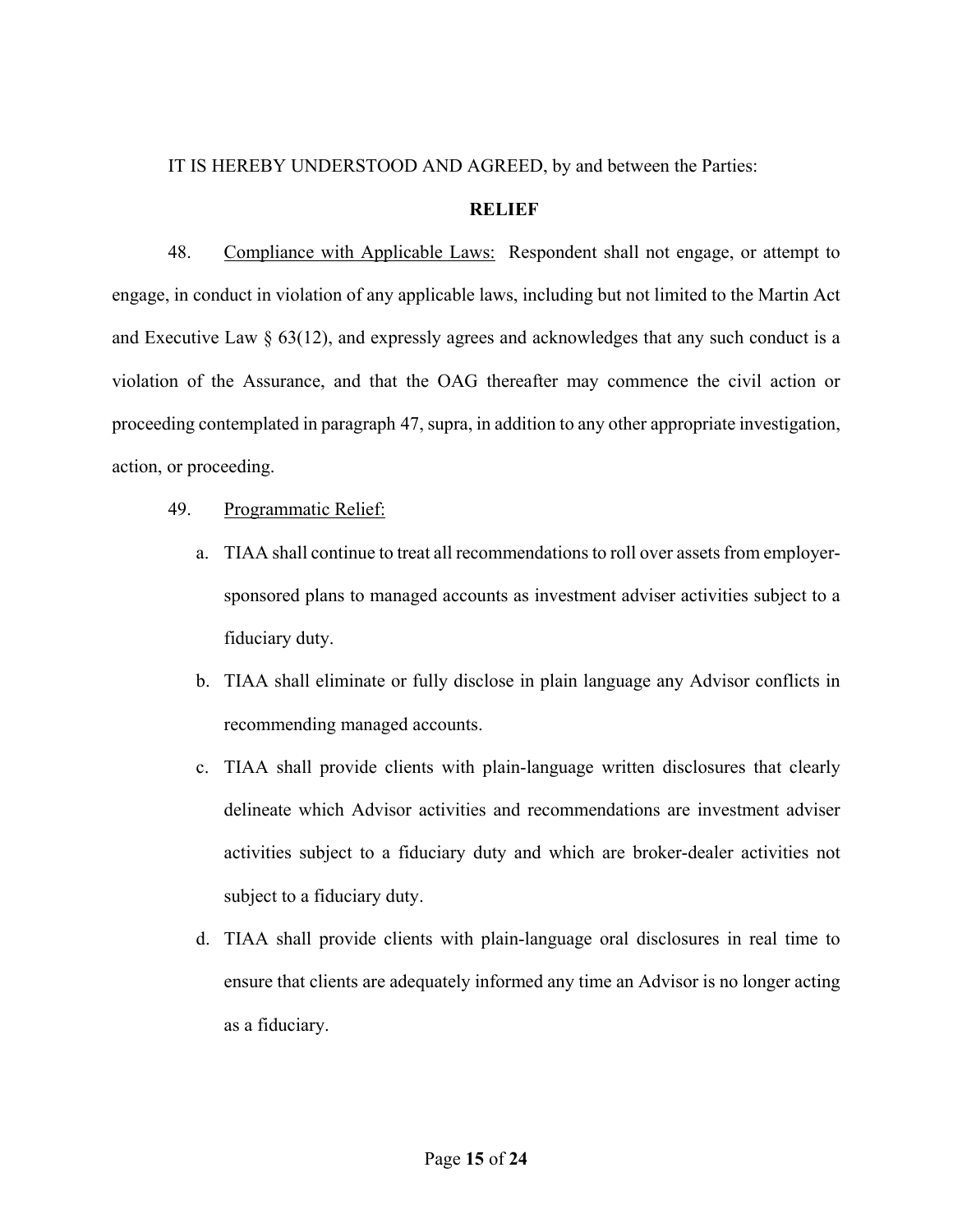- e. TIAA shall train Advisors to offer a fair comparison between managed accounts and employer-sponsored plans recordkept by TIAA ("Plan" or "Plans") and shall monitor Advisors' compliance with this requirement. This includes:
	- i. Before any managed account is sold based on a rollover from a Plan, Advisors shall make a fair presentation to clients of (1) the option (where available) of adopting an Implementation Plan, (2) an all-in fee comparison between the managed account and the Plan, and (3) an illustration of how fees may impact overall returns.
	- ii. Requiring that Advisors affirmatively represent that TIAA representatives are available to assist in implementing third-party in-Plan rebalancing advice at no charge to the client (where the client's Plan makes such services available), and that they affirmatively inform clients of any rebalancing programs available in the Plans.
- f. Respondent will implement the relief described in this paragraph by December 13, 2021, and continue to implement the relief through at least July 13, 2026.
- g. Acceptance of this Assurance by the OAG is not an approval or endorsement by OAG of any of Respondent's policies practices or procedures, and Respondent shall make no representation to the contrary.
- 50. Oversight/Monitoring:
	- a. *Initial Compliance Report:* Respondent shall provide the OAG with a report detailing its compliance with the requirements set forth in this Assurance, paragraph 49 (Programmatic Relief), to be submitted to the OAG by February 13, 2022. This report shall be in writing and shall set forth in detail the manner and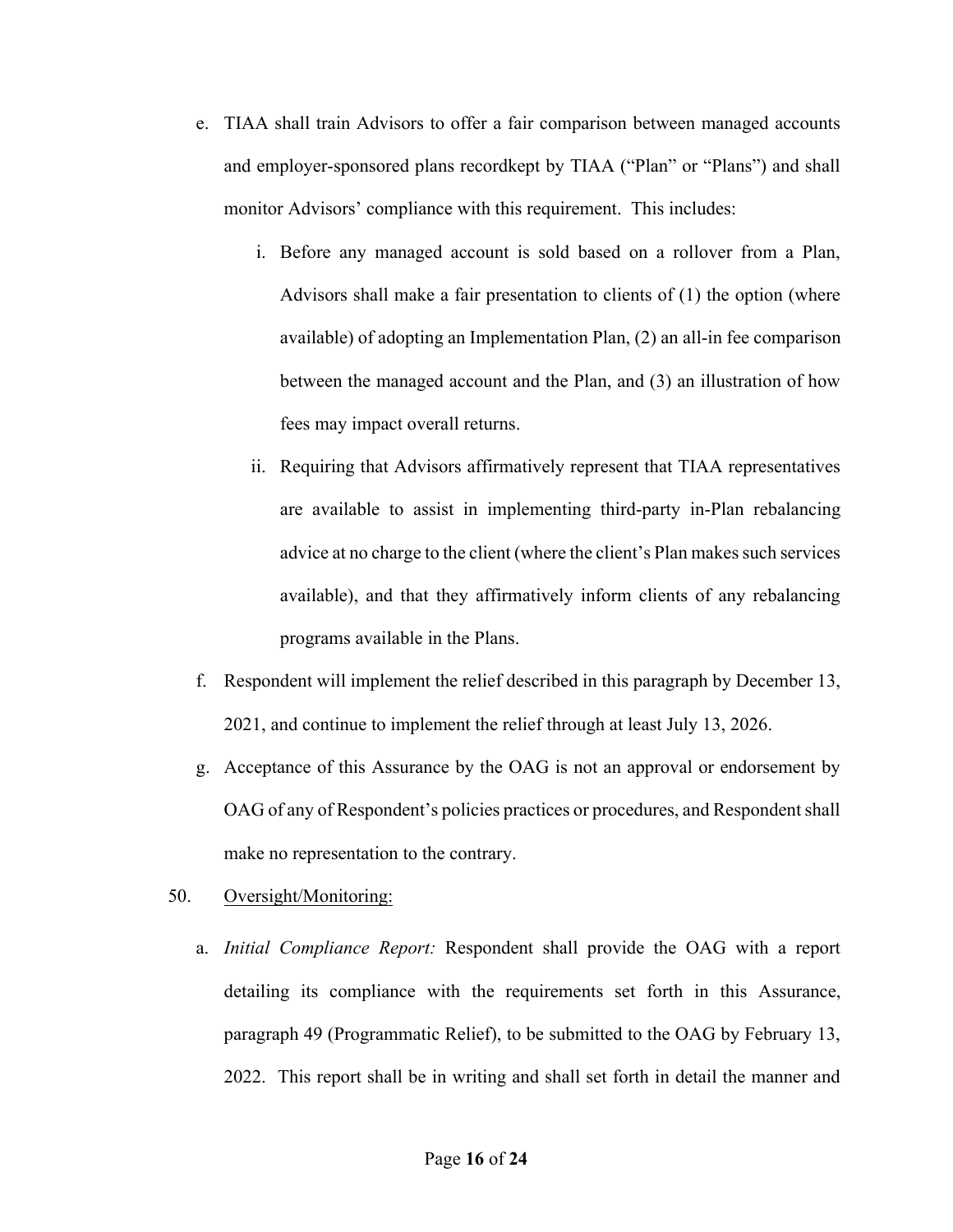form of compliance with this Assurance. This report shall be signed by Respondent.

- b. *Compliance Report on Demand:* At any time through July 13, 2026, and upon forty-five (45) days written notice from the OAG, Respondent shall provide the OAG with a report detailing its compliance with the requirements set forth in this Assurance, paragraph 49 (Programmatic Relief).
- c. Respondent expressly agrees and acknowledges that a default in the performance of any obligation under this paragraph is a violation of the Assurance, and that the OAG thereafter may commence the civil action or proceeding contemplated in paragraph 47, *supra*, in addition to any other appropriate investigation, action, or proceeding, and that evidence that the Assurance has been violated shall constitute prima facie proof of the statutory violations described in paragraph 46, pursuant to Executive Law  $\S$  63(15).

# 51. Monetary Relief

- a. *Restitution*: Respondent shall administer a program to provide restitution to all investors who rolled over assets from Plans to Portfolio Advisor between January 1, 2012 and March 30, 2018, with restitution totaling \$97,000,000. Respondent shall submit its calculation of planned restitution to the OAG for review and approval prior to any distribution.
- b. This monetary relief shall be deemed satisfied by Respondent's payment of \$97,000,000 to an escrow account at a financial institution in accord with the U.S. Securities and Exchange Commission's Order Instituting Administrative and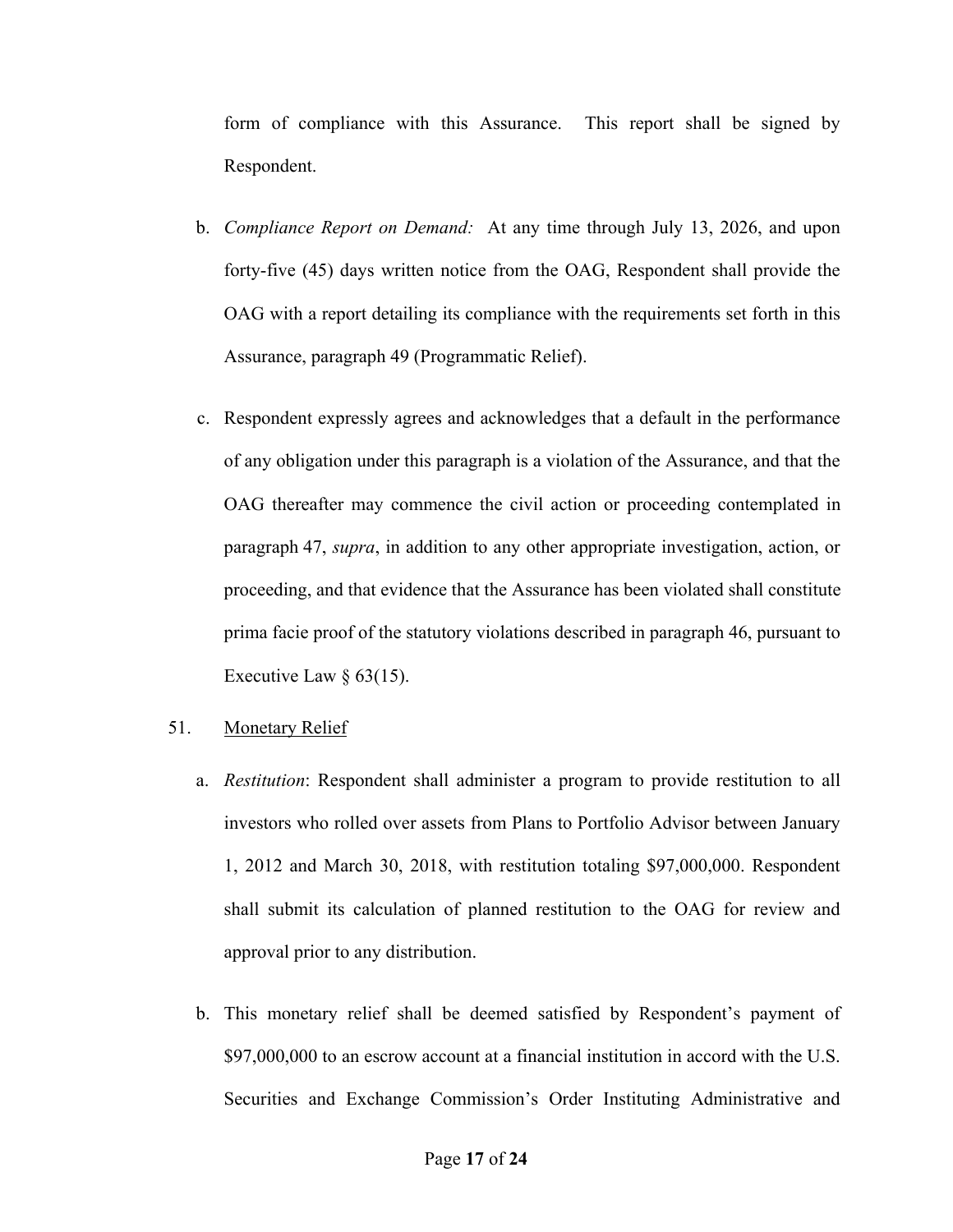Cease-and-Desist Proceedings ("SEC OIP"), Administrative Proceeding File No. 3-20392, and Respondent's successful completion of the distribution to current and former affected clients in accord with the provisions identified in Section IV.D. of the SEC OIP, subject to review and approval by the OAG.

### **MISCELLANEOUS**

### Subsequent Proceedings:

52. Respondent expressly agrees and acknowledges that the OAG may initiate a subsequent investigation, civil action, or proceeding to enforce this Assurance, for violations of the Assurance, or if the Assurance is voided pursuant to paragraph 60, and agrees and acknowledges that in such event:

- a. any statute of limitations or other time-related defenses are tolled from and after the effective date of this Assurance;
- b. the OAG may use statements, documents, or other materials produced or provided by the Respondent prior to or after the effective date of this Assurance;
- c. any civil action or proceeding must be adjudicated by the courts of the State of New York, and that Respondent irrevocably and unconditionally waives any objection based upon personal jurisdiction, inconvenient forum, or venue; and
- d. evidence of a violation of this Assurance shall constitute prima facie proof of a violation of the applicable law pursuant to Executive Law  $\S$  63(15).

53. In the event that the OAG believes that TIAA has defaulted in the performance of any obligation set forth in this Assurance, the OAG will provide written notice of such default to the designated representative of TIAA. TIAA shall then have fourteen (14) days to respond and an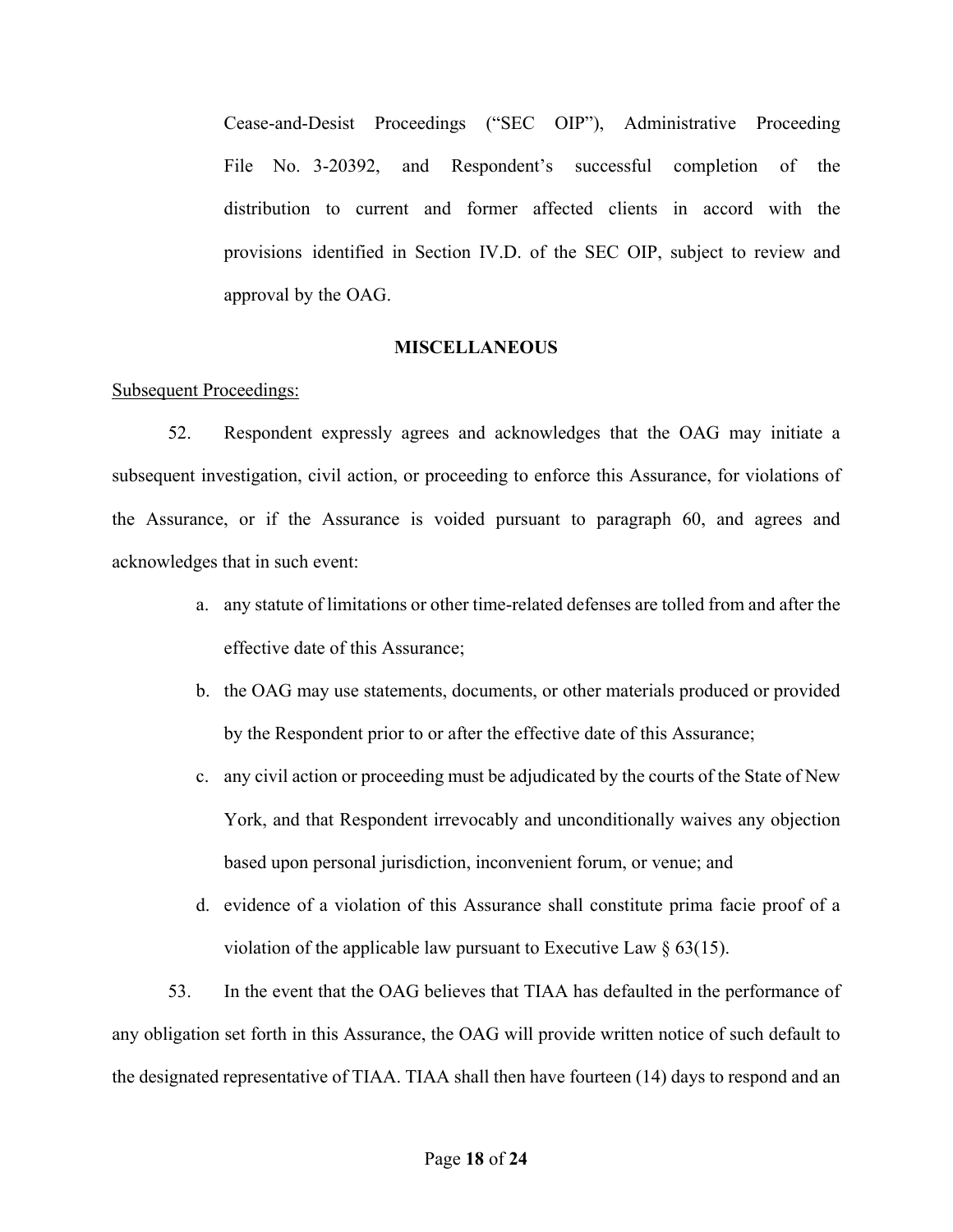additional thirty (30) days to certify that any default has been cured, which periods may be extended by OAG ("Response and Cure Period"). Unless the OAG in its sole discretion determines that exigent circumstances exist, the OAG will not initiate any civil action or other proceeding to enforce or for violations of this Assurance until after the expiration of the Response and Cure Period.

54. If a court of competent jurisdiction determines that the Respondent has violated the Assurance, the Respondent shall pay to the OAG the reasonable cost, if any, of obtaining such determination and of enforcing this Assurance, including without limitation legal fees, expenses, and court costs.

#### Effects of Assurance:

55. This Assurance is not intended for use by any third party in any other proceeding.

56. All terms and conditions of this Assurance shall continue in full force and effect on any successor, assignee, or transferee of the Respondent. Respondent shall include any such successor, assignment or transfer agreement a provision that binds the successor, assignee or transferee to the terms of the Assurance. No party may assign, delegate, or otherwise transfer any of its rights or obligations under this Assurance without the prior written consent of the OAG.

57. Nothing contained herein shall be construed as to deprive any person of any private right under the law.

58. Any failure by the OAG to insist upon the strict performance by Respondent of any of the provisions of this Assurance shall not be deemed a waiver of any of the provisions hereof, and the OAG, notwithstanding that failure, shall have the right thereafter to insist upon the strict performance of any and all of the provisions of this Assurance to be performed by the Respondent.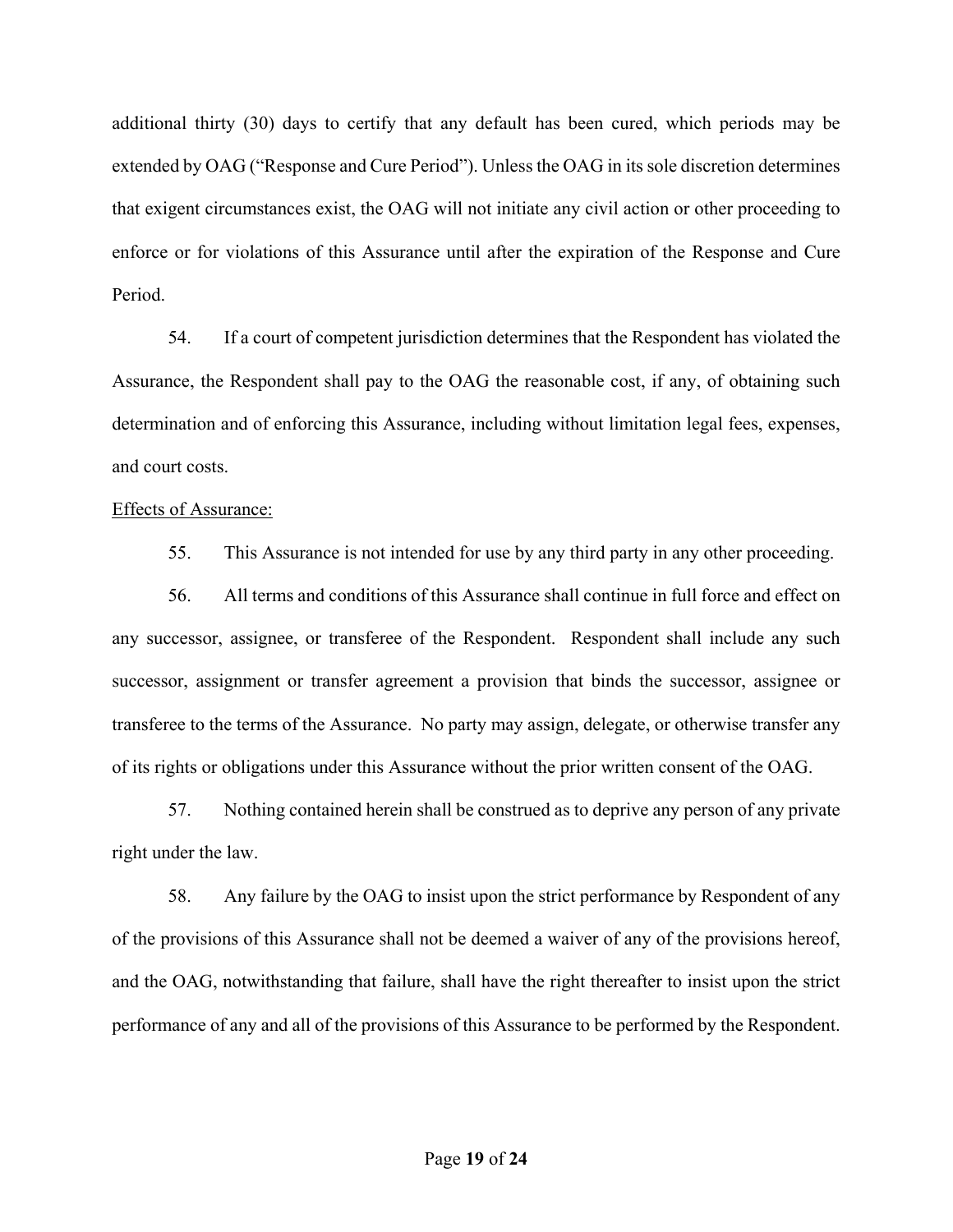# Communications:

59. All notices, reports, requests, and other communications pursuant to this Assurance must reference Assurance No. 21-035, and shall be in writing and shall, unless expressly provided otherwise herein, be given by hand delivery; express courier; or electronic mail at an address designated in writing by the recipient, followed by postage prepaid mail, and shall be addressed as follows:

If to the Respondent, to both:

Phillip T. Rollock Chief Legal Officer TIAA 730 Third Avenue 12th Floor New York, NY 10017 (212) 916-4218 prollock@tiaa.org

or in his absence, to the person holding the title of Chief Legal Officer of TIAA;

and to:

Lori A. Martin WilmerHale LLP 7 World Trade Center 250 Greenwich Street New York, NY 10007 (212) 295-6412 lori.martin@wilmerhale.com

If to the OAG, to:

Jesse Devine Assistant Attorney General Investor Protection Bureau New York State Office of the Attorney General 28 Liberty Street New York, NY 10005 (212) 416-8741 jesse.devine@ag.ny.gov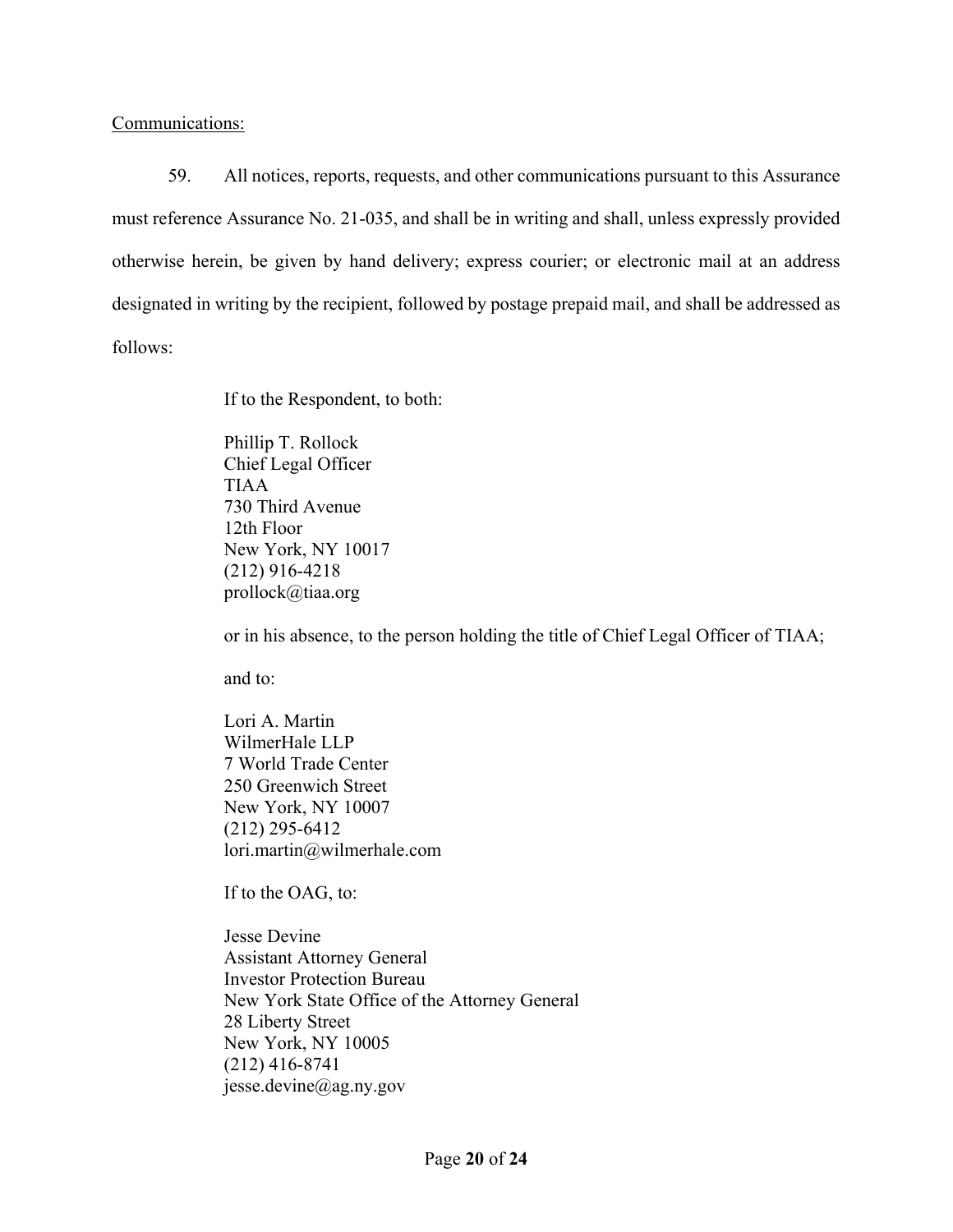or in his absence, to the person holding the title of Bureau Chief, Investor Protection Bureau.

## Representations and Warranties:

60. The OAG has agreed to the terms of this Assurance based on, among other things, the representations made to the OAG by the Respondent and their counsel and the OAG's own factual investigation as set forth in Findings, paragraphs 1-45 above. The Respondent represents and warrants that neither it nor its counsel has made any material representations to the OAG that are inaccurate or misleading. If any material representations by Respondent or its counsel are later found to be inaccurate or misleading, this Assurance is voidable by the OAG in its sole discretion.

61. No representation, inducement, promise, understanding, condition, or warranty not set forth in this Assurance has been made to or relied upon by the Respondent in agreeing to this Assurance.

62. The Respondent represents and warrants, through the signatures below, that the terms and conditions of this Assurance are duly approved. Respondent further represents and warrants that Pamela Lewis Marlborough is duly authorized to execute this Assurance and is acting at the direction of the Board of Managers of TIAA Services.

# General Principles:

63. Unless a term limit for compliance is otherwise specified within this Assurance, the Respondent's obligations under this Assurance are enduring. Nothing in this Agreement shall relieve Respondent of other obligations imposed by any applicable state or federal law or regulation or other applicable law.

64. Respondent shall not in any manner discriminate or retaliate against any of its employees, including but not limited to employees who cooperated or are perceived to have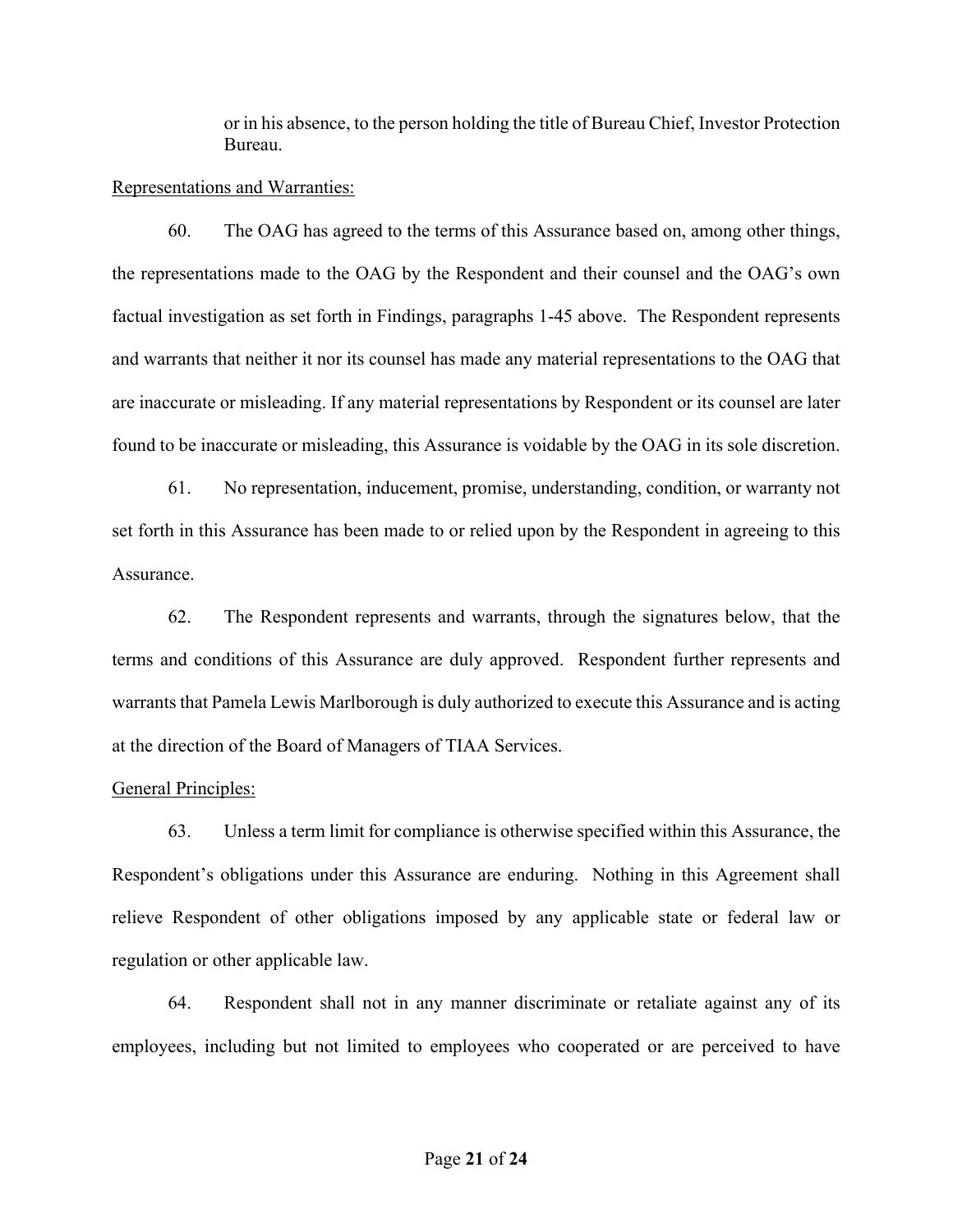cooperated with the investigation of this matter or any future investigation related to enforcing this agreement.

65. Respondent agrees not to take any action or to make or permit to be made any public statement denying, directly or indirectly, any finding in the Assurance or creating the impression that the Assurance is without legal or factual basis. Respondent may advance defenses in litigation or regulatory proceedings with other parties regarding the same or similar conduct.

66. This Assurance is not intended to subject the Respondent to, or form the basis for, any disqualifications contained in the federal securities laws or the Commodity Exchange Act, the rules and regulations thereunder, the rules and regulations of any self-regulatory organizations, or various states' securities laws, including any disqualifications from replying upon registration exemptions or safe harbor provisions. This Assurance is not a final order of any court.

67. Nothing contained herein shall be construed to limit the remedies available to the OAG in the event that the Respondent violates the Assurance after its effective date.

68. This Assurance may not be amended except by an instrument in writing signed on behalf of the Parties to this Assurance.

69. In the event that any one or more of the provisions contained in this Assurance shall for any reason be held by a court of competent jurisdiction to be invalid, illegal, or unenforceable in any respect, in the sole discretion of the OAG, such invalidity, illegality, or unenforceability shall not affect any other provision of this Assurance.

70. Respondent acknowledges that they have entered this Assurance freely and voluntarily and upon due deliberation with the advice of counsel.

71. This Assurance shall be governed by the laws of the State of New York without regard to any conflict of laws principles.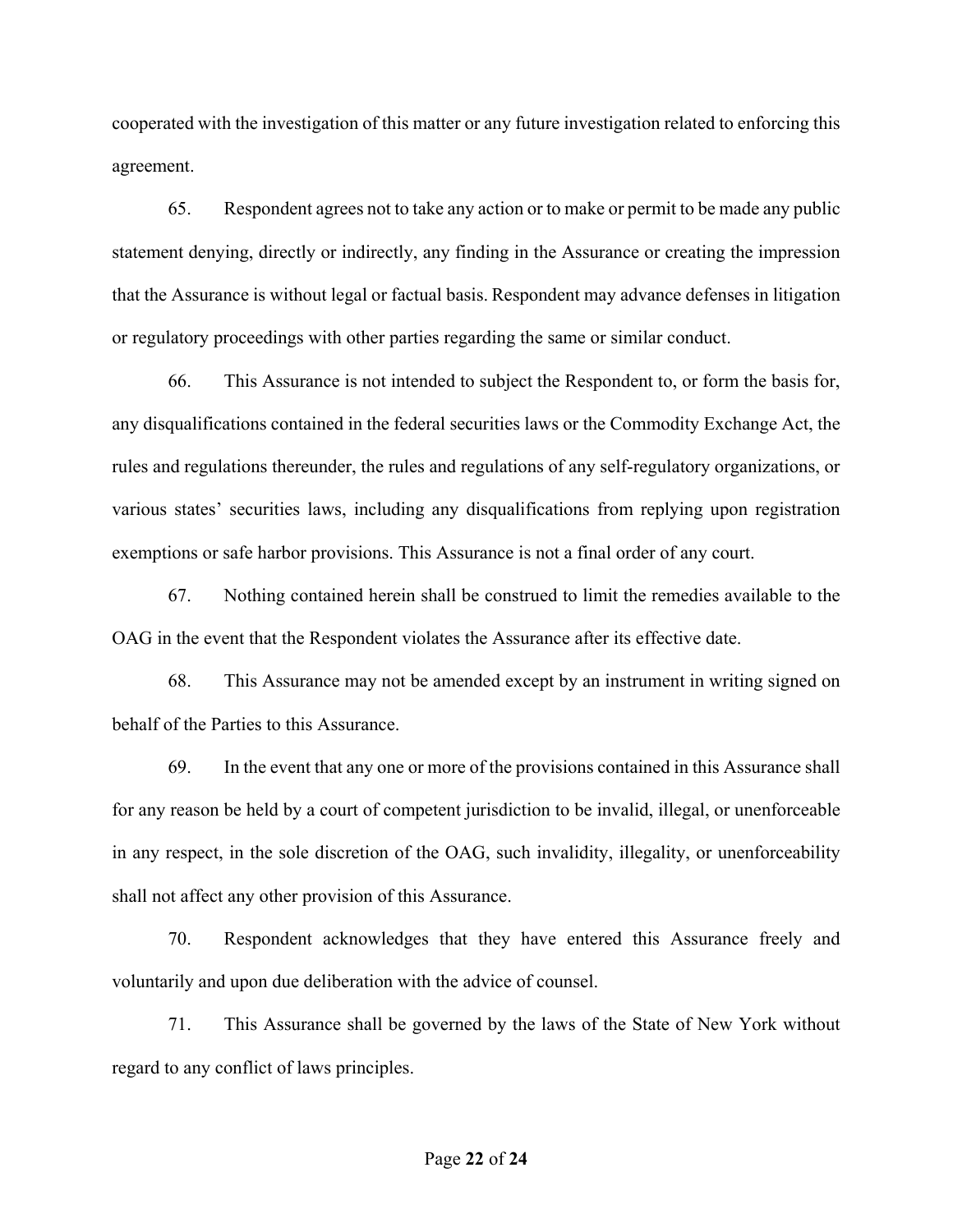72. The Assurance and all its terms shall be construed as if mutually drafted with no presumption of any type against any party that may be found to have been the drafter.

73. This Assurance may be executed in multiple counterparts by the parties hereto. All counterparts so executed shall constitute one agreement binding upon all parties, notwithstanding that all parties are not signatories to the original or the same counterpart. Each counterpart shall be deemed an original to this Assurance, all of which shall constitute one agreement to be valid as of the effective date of this Assurance. For purposes of this Assurance, copies of signatures shall be treated the same as originals. Documents executed, scanned and transmitted electronically and electronic signatures shall be deemed original signatures for purposes of this Assurance and all matters related thereto, with such scanned and electronic signatures having the same legal effect as original signatures.

74. The effective date of this Assurance shall be July 13, 2021.

LETITIA JAMES Attorney General of the State of New York

By:  $\beta$ 

Jesse A. Devine Assistant Attorney General Investor Protection Bureau